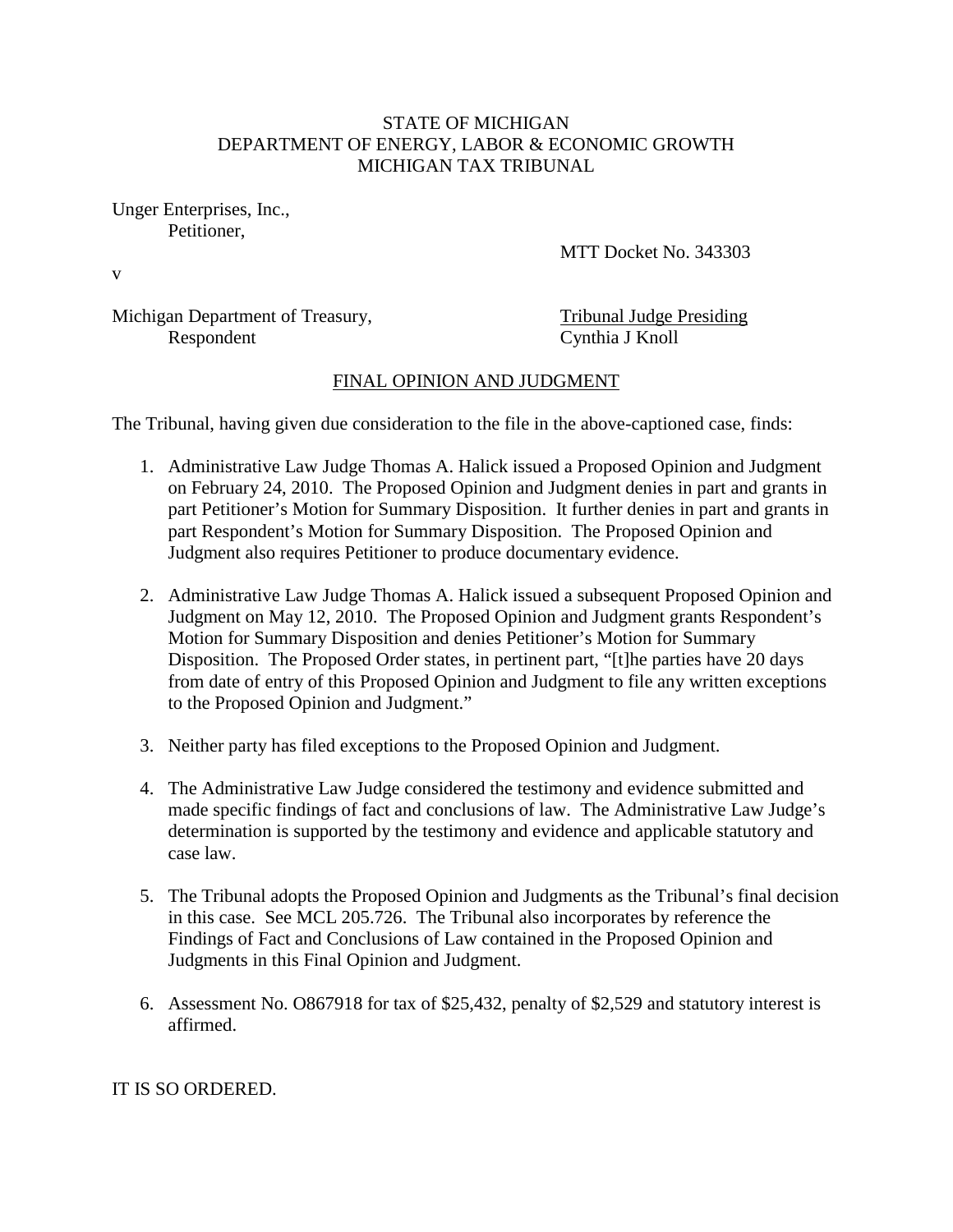MTT Docket No. 343303 Order, Page 2 of 26

IT IS FURTHER ORDERED that the taxes, interest and penalties at issue are as indicated by this Final Opinion and Judgment.

IT IS FURTHER ORDERED that Respondent shall cause its records to be corrected to reflect the taxes, interest, and penalties, as finally shown in the Proposed Opinion and Judgment within 20 days of the entry of this Final Opinion and Judgment.

IT IS FURTHER ORDERED that Respondent shall collect the affected taxes, interest, and penalties or issue a refund as required by this Order within 28 days of entry of this Final Opinion and Judgment.

#### MICHIGAN TAX TRIBUNAL

Entered: August 26, 2010 By: Cynthia J. Knoll

\* \* \*

## STATE OF MICHIGAN STATE OFFICE OF ADMINISTRATIVE HEARINGS AND RULES

Unger Enterprises, Inc. Empty Keg Party Stores, Petitioner,

v MTT Docket No. 343303

Department of Treasury, the contractive Case of Treasury, Administrative Law Judge Presiding

MICHIGAN TAX TRIBUNAL

Respondent. Thomas A. Halick

## PROPOSED ORDER GRANTING RESPONDENT'S MOTION FOR SUMMARY DISPOSITION

#### PROPOSED ORDER DENYING PETITIONER'S MOTION FOR SUMMARY DISPOSITION

## ORDER CANCELLING TELEPHONIC STATUS CONFERENCE

On June 18, 2009, Respondent filed a Motion for Summary Disposition and a brief in support.

On July 1, 2009, Petitioner filed "Petitioner's Answer to Respondent's Motion for Summary Disposition and Petitioner's Motion for Summary Disposition," and a "Brief in Support of... Answer to Respondent's Motion of Summary Disposition."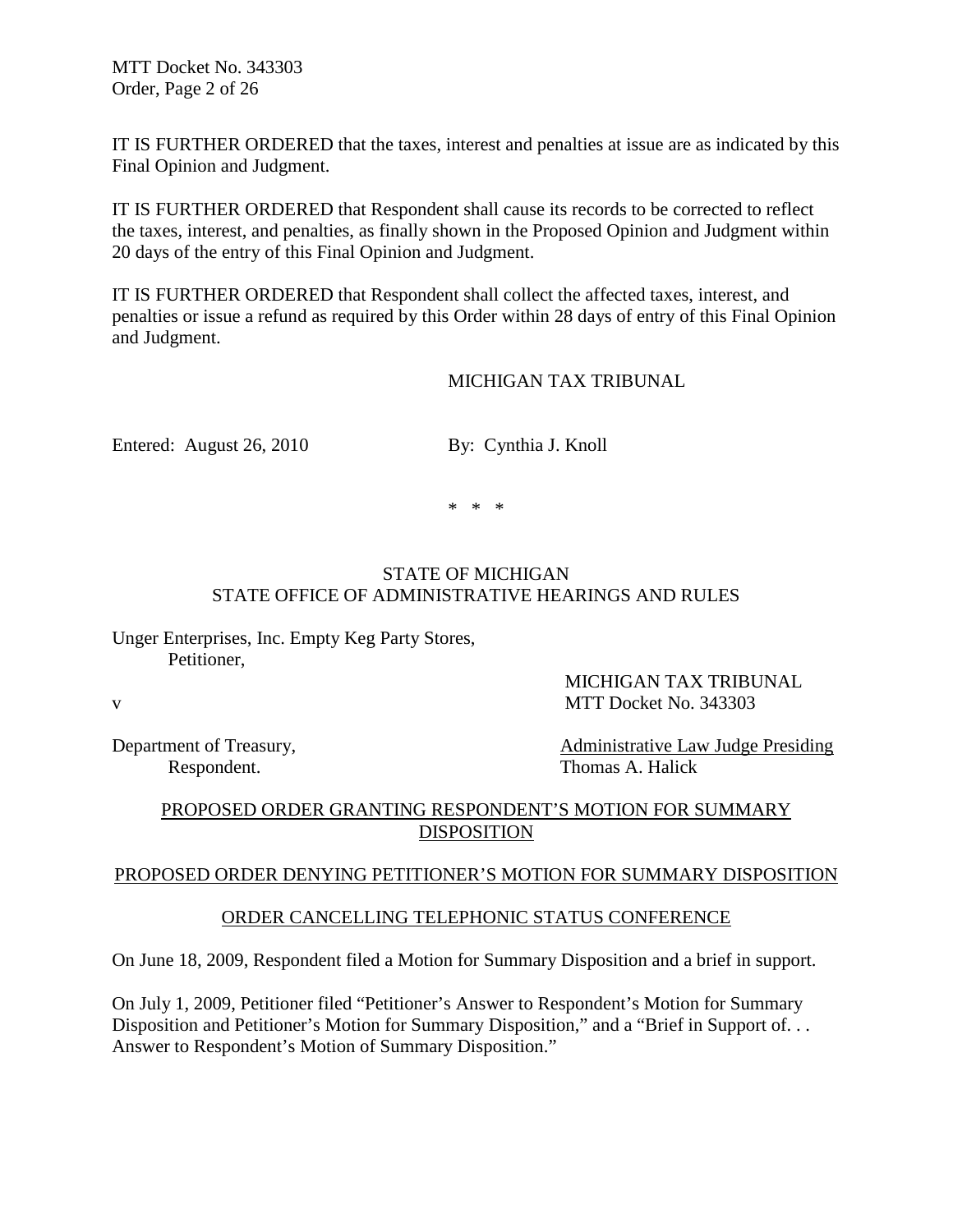MTT Docket No. 343303 Order, Page 3 of 26

On February 24, 2010, the Tribunal entered a Proposed Order Denying in Part and Granting in Part Petitioner's Motion for Summary Disposition, Proposed Order Denying in Part and Granting in Part Respondent's Motion for Summary Disposition, and Order Requiring Petitioner to Produce Documentary Evidence, which is incorporated herein by reference.

The Order entered February 24, 2010, ruled in favor of Respondent on all issues, with the exception that the Order reserved judgment on the delivery fee issue. In light of the fact that Petitioner had provided invoices showing delivery fees charged during October and part of November of 2005, it was determined that Petitioner would be given the opportunity to present similar documentary evidence for periods prior to September 1, 2004. It was determined as a matter of law that Petitioner was not entitled to a reduction in tax for delivery fees charged after September 1, 2004, due to statutory amendments that took effect on that date. Petitioner was ordered to provide adequate documentary evidence on or before March 17, 2010.

On March 29, 2010, the Tribunal granted Petitioner's motion entitled "Proposed Order to Adjourn Order Requiring Petitioner to Produce Documentary Evidence," extending the deadline to file evidence to May 7, 2010. That Order further provided that "Failure to produce such evidence on or before May 7, 2010 shall subject Petitioner's case to dismissal."

On March 29, 2010, Respondent filed its "Motion and Brief for Summary Disposition" seeking judgment as a matter of law under MCR 2.116 and also under TTR 247 due to Petitioner's failure to respond to the Tribunal's February 24, 2010 Order.

On March 30, 2010, Respondent filed a "Response to Petitioner's 'Motion to Adjourn'" indicating that Petitioner had not properly served its Motion to Adjourn upon Respondent. On May 6, 2010, Petitioner filed a "Motion and Brief for Summary Disposition" in response to the Tribunal's Orders entered February 24, 2010 and March 29, 2010, in which Petitioner admitted, "Again, as stated, the Petitioner did not have a key on the cash register for delivery services and therefore is being requested to provide financial records that were not in existence."

On May 11, 2010, Respondent filed its "Answer to Petitioner's Motion and Brief for Summary Disposition Dated May 6, 2010 and Respondent's Renewed Motion and Brief for Summary Disposition According to MCR 2.116(I)(2)."

Upon review of the above filings and the entire case file, and being fully advised of the premises, it is determined that Respondent's Motion for Summary Disposition shall be GRANTED and that Petitioner's appeal shall be dismissed. The Proposed Order entered February 24, 2010, resolved all issues, with the exception that it was determined that a genuine issue of fact existed as to whether Petitioner engaged in a delivery service during the periods prior to September 1, 2004, based on documentary evidence that it charged for delivery during October and early November 2005. Petitioner's Exhibit D. It was further determined that in order to create a genuine issue of fact for trial regarding relief to be granted, Petitioner must produce documentary evidence for periods prior to September 1, 2004, which it has failed to do. Therefore, even if Petitioner could prove that it engaged in a delivery service during the periods indicated, it is determined that there is no adequate evidentiary basis to establish that Petitioner would be entitled to relief in a sum certain. Petitioner has admitted that the documentary evidence requested does not exist. Petitioner claims that, "There is no way to extrapolate the delivery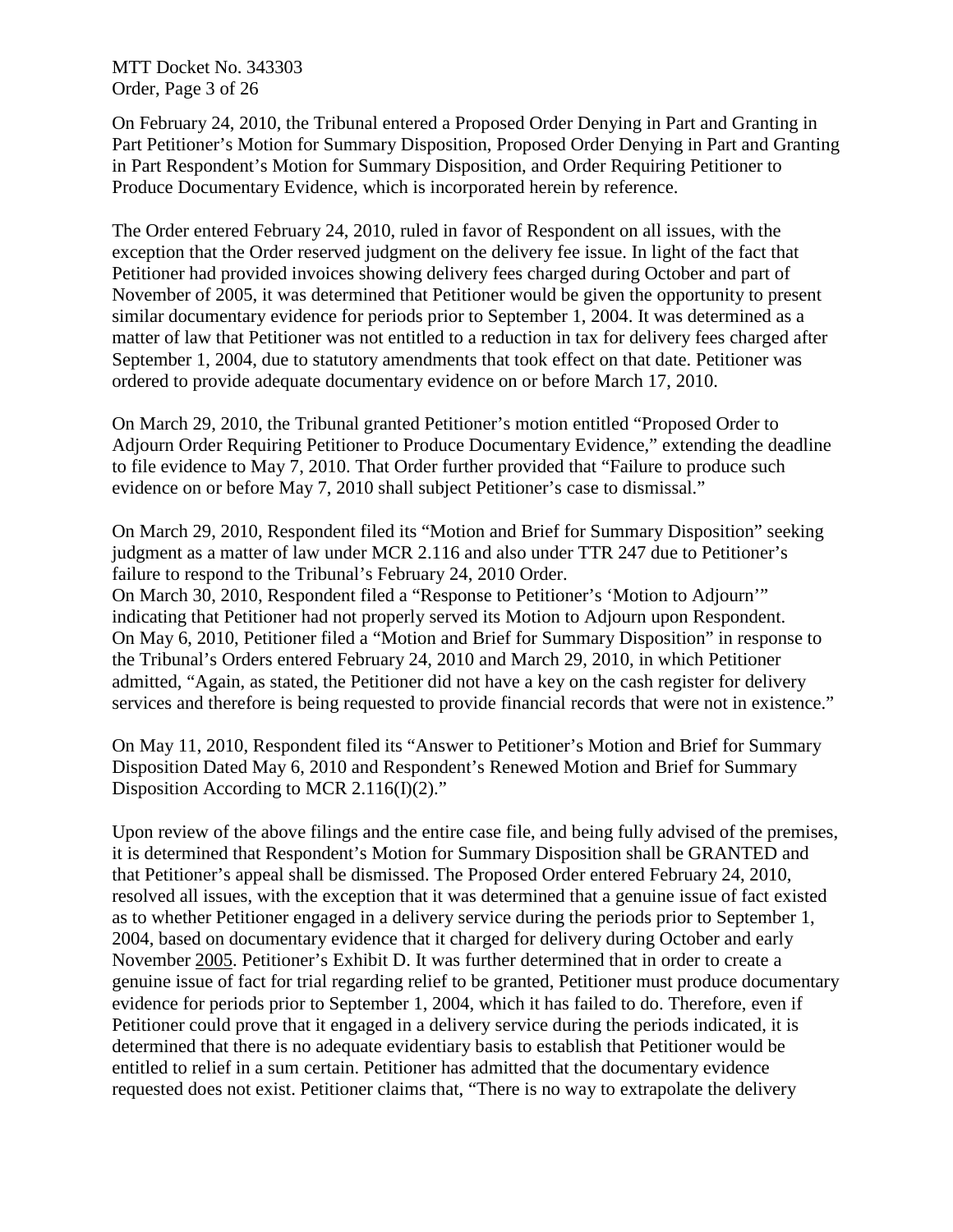MTT Docket No. 343303 Order, Page 4 of 26

charges with any accuracy other than to use some sort of mathematical method and apply it to the period in question." Petitioner had a legal duty to maintain adequate records to establish the proper tax liability. MCL 205.53(3). Also, failure to maintain adequate records authorizes the department to assess the amount of tax due based on information that is available, and the assessment is prima facie correct and the taxpayer has the burden of proof to refute the assessment. MCL 205.67. Petitioner cannot meet the burden of proof in this case.

IT IS ORDERED Respondent's Motion for Summary Disposition is GRANTED and this case shall be dismissed under MCL 2.116.

IT IS FURTHER ORDERED that Petitioner's Motion for Summary Disposition is DENIED.

IT IS FURTHER ORDERED that this appeal shall be DISMISSED under TTR 247.

IT IS FURTHER ORDERED that the telephonic status conference scheduled for 10 a.m. on May 14, 2010, is ADJOURNED and CANCELLED.

IT IS FURTHER ORDERED that the parties shall have 20 days from date of entry of this Proposed Order to file exceptions and written arguments with the Tribunal. The exceptions and written arguments shall be limited to the issues raised in the motions. This Proposed Order, together with any exceptions and written arguments, shall be considered by the Tribunal in arriving at a final decision in this matter pursuant to Section 26 of the Tax Tribunal Act, MCL 205.726.

#### MICHIGAN TAX TRIBUNAL

Entered: May 12, 2010 By: Thomas A. Halick

\* \* \*

## STATE OF MICHIGAN STATE OFFICE OF ADMINISTRATIVE HEARINGS AND RULES

Unger Enterprises, Inc., Petitioner,

Department of Treasury,

 MICHIGAN TAX TRIBUNAL v Entire Tribunal MTT Docket No. 343303

State of Michigan Administrative Law Judge Presiding Respondent. Thomas A. Halick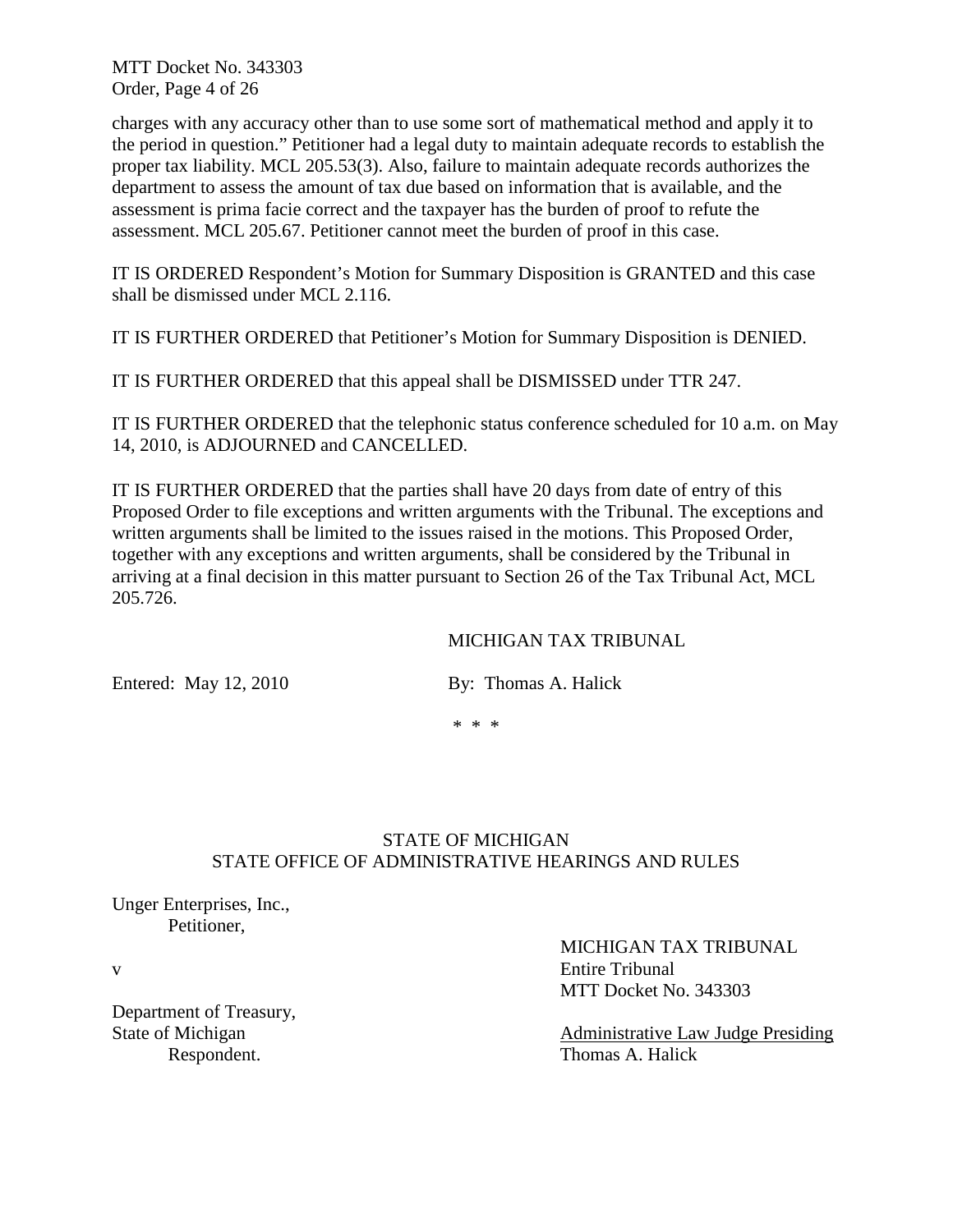## PROPOSED ORDER DENYING IN PART AND GRANTING IN PART PETITIONER'S MOTION FOR SUMMARY DISPOSITION

## PROPOSED ORDER DENYING IN PART AND GRANTING IN PART RESPONDENT'S MOTION FOR SUMMARY DISPOSITION

## ORDER REQUIRING PETITIONER TO PRODUCE DOCUMENTARY EVIDENCE

This case comes before the Tribunal on cross motions for summary disposition under MCR  $2.116(C)(10)$ .

#### **Brief Statement of Judgment**

Upon review of the motions, briefs in support, and documentary evidence, the motions shall be denied in part and granted in part, as indicated in paragraphs 1-3 below.

1. **Delivery Service**. Petitioner's motion is granted in part and Respondent's motion is denied on the issue of whether Petitioner engaged in a delivery service. See, *Natural Aggregates Corporation v Dep't of Treasury*, 133 Mich App 441; 350 NW2d 272 (1984). It is determined that Petitioner engaged in a delivery service during a portion of the audit sample period, based on invoices that show a delivery fee was charged. Petitioner's Exhibit D. There remain issues of fact pertaining to the total delivery charges, which must be established by accurate and complete documentary evidence for periods prior to September 1, 2004 only. If within 21 days of the entry of this Order, Petitioner files with the Tribunal and exchanges with Respondent adequate books and records of delivery charges, this case will proceed to a hearing where Petitioner will have the burden to prove that the subject assessment is in error due to inclusion of delivery charges in "gross proceeds." Respondent's motion to dismiss under MCL 2.11(C)(10) is denied. Any relief granted would apply only to delivery fees incurred prior to September 1, 2004.

If Petitioner is unable to produce any further books and records of delivery charges within 21 days of entry of this Order, or if Respondent believes that any books or records produced pursuant to this Order are inadequate as a matter of law, Respondent may file a new motion for summary disposition on this sole remaining issue. Respondent's motion shall be filed within 35 days of entry of this Order.

For periods after September 1, 2004, the law was amended to provide that "gross proceeds" (or "sales price") includes "Delivery charges incurred or to be incurred before the completion of the transfer of ownership of tangible personal property from the seller to the purchaser." MCL 205.51(1)(d)(iv). There are no specific facts that would prove that delivery charges were incurred after the completion of transfer of ownership, but rather all available evidence establishes that delivery fees were incurred at the time of the sale, and not prior to the transfer of ownership. Respondent is granted summary disposition on the issue of delivery fees incurred on or after September 1, 2004.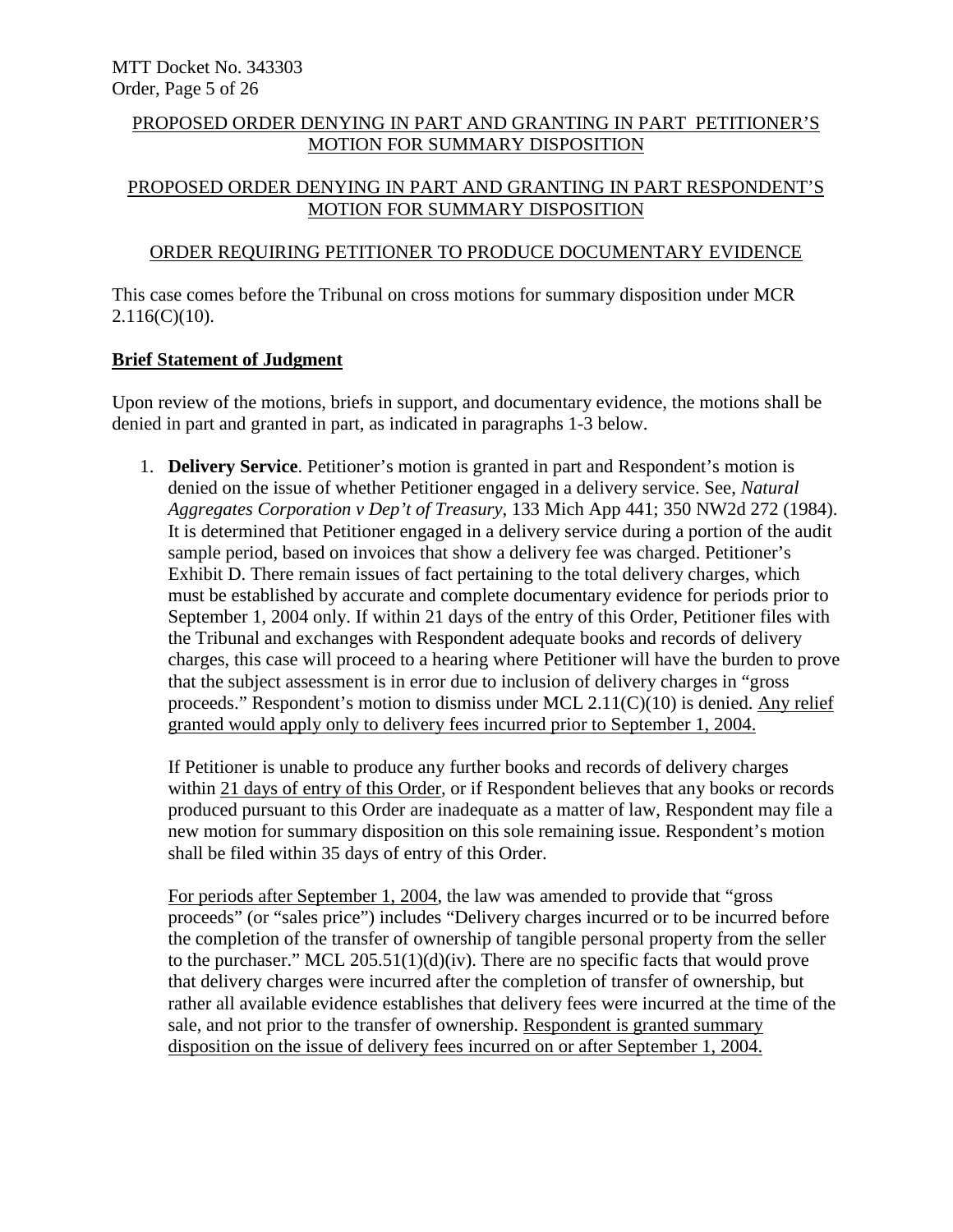## MTT Docket No. 343303 Order, Page 6 of 26

2. **Amount of Delivery Charges**. There remains a genuine issue of material fact regarding the amount of delivery charges, if any, that were included in the tax base calculation that gave rise to the subject assessment. Petitioner's burden is to prove delivery charges in a sum certain based on complete and accurate daily records of transactions where delivery fees were charged. Petitioner's evidence submitted with its motion (Petitioner's Exhibit D) creates an issue of fact, and tends to prove that Petitioner collected \$250 in delivery charges during October and November 2005. It appears that Petitioner submitted these documents because they relate to the audit sample period in question and Petitioner may be able to produce delivery records for other periods at issue. Therefore, Petitioner has set forth specific facts to support its claim, and summary disposition against Petitioner is not appropriate at this time. Petitioner shall be given the opportunity to produce delivery records for the periods at issue (August 1, 2002 through August 31, 2004). Petitioner also has the burden to prove that delivery charges were improperly included in its tax base ("gross proceeds"). Under MCL 205.52(3), Petitioner is required to "keep books to show separately the transactions used in determining the tax levied by this act."

If Petitioner is able to produce documents pertaining to delivery charges, there remains an issue of fact and law as to whether the documents constitute adequate "books" within the meaning of MCL 205.52(3). Respondent may file a Motion for Summary Disposition on this issue in response to any evidence that Petitioner produces in response to this Order.

3. **Rental Fees.** Petitioner is denied and Respondent is granted summary disposition on the issue of rental fees. Petitioner has produced documentary evidence of purchases from various vendors, but the evidence does not show that that tax was paid on specific rental property, nor does it prove that the property was in fact rented to customers. Petitioner's Exhibit C. Petitioner claims that Respondent prepared Exhibit C using invoices of specific purchases, which the auditors reviewed during the audit. The only actual invoice for a tap is Petitioner's Exhibit A, which is dated September 6, 2007, outside the audit period. (Petitioner's evidence is insufficient to create an issue for trial as whether it paid tax on its purchases of taps, tubs, and coolers). However, even assuming that Petitioner is able to introduce the purchase invoices at hearing, the claim fails because Petitioner has failed to produce any evidence that it actually rented taps, coolers, or tubs to customers. It can be concluded that there is no reasonable probability that Petitioner will be able to introduce adequate daily records to prove that Respondent erred in disallowing the claimed rental fees as a deduction. Assuming that Petitioner could produce records similar to its Exhibit C for the entire audit period, this would not meet Petitioner's burden of proof. Respondent is granted summary disposition on the issue of rental fees.

## **Standard of Review**

A motion for summary disposition under MCR 2.116(C)(10) tests the factual support of a claim. The Tribunal must consider the affidavits, pleadings, depositions, admissions, and other documentary evidence submitted or filed in the action to determine whether a genuine issue of any material fact exists requiring trial. *Spiek v Dep't of Transportation*, 456 Mich 331; 572 NW2d 201 (1998). When determining whether there is a genuine issue of any material fact, the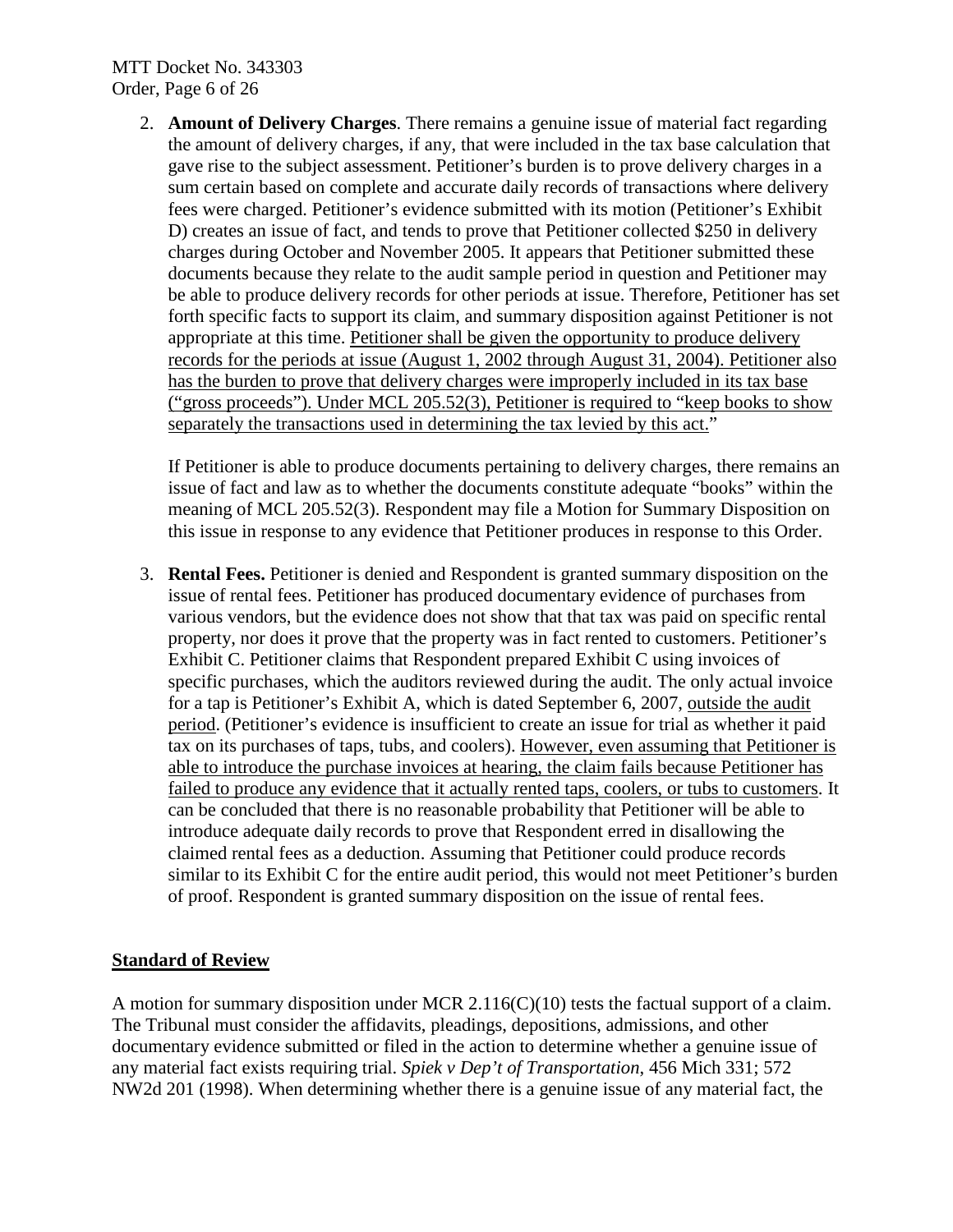MTT Docket No. 343303 Order, Page 7 of 26

admissible evidence must be viewed in the light most favorable to the non-moving party. *Heckman v Detroit Chief of Police*, 267 Mich App 480; 705 NW2d 689 (2005). If the "affidavits or other proofs show that there is no genuine issue of material fact, the court shall render judgment without delay." MCR 2.116(I)(1). "In the event, however, it is determined that an asserted claim can be supported by evidence at trial, a motion under subsection (C)(10) will be denied." *Arbelius v Poletti*, 188 Mich App 14; 469 NW2d 436 (1991). "If it appears to the court that the opposing party, rather than the moving party, is entitled to judgment, the court may render judgment in favor of the opposing party." MCR 2.116(I)(2).

## **Procedural History**

Respondent conducted an audit of Petitioner for the period August 1, 2002 to December 31, 2005 and issued a "Preliminary Audit Determination Letter" dated 2/21/2007, indicating that the auditor had determined that sales tax (\$25,297.00), penalty (\$2,529), and interest (\$4,531), in the total amount of \$32,357 was due. That letter states that the preliminary determination "is subject to review and approval by the Michigan Department of Treasury."

On April 4, 2007, Respondent issued assessment No. 0867918 to Petitioner, with tax due of \$25,297.00, penalty of \$2,529.00, and interest in the amount of \$4,606.69, for a total amount of \$32,432.69. Petitioner challenged the assessment through the department's "informal conference" process, and a conference was held on August 16, 2007.

On September 12, 2007, the taxpayer's accountant wrote to the department's hearing referee indicating that he was providing "additional information as requested" including a copy of an invoice for taps and "inventory of taps, tubs and coolers." (Respondent's Exhibit C). The letter also states that it included "a current invoice for rental taps-sales tax paid." (Petitioner's Exhibit A). At that time, the accountant was unable to located receipts for purchases of tubs and coolers, and explained that the taxpayer is not tax exempt and therefore always pays sales tax on these purchases from Wal-Mart and Meijer.

The department's referee issued a written recommendation that the assessment was valid as issued. The main issue at the conference was the "disallowed food deduction." The taxpayer presented three issues. The hearing referee determined that the taxpayer had failed to present adequate documentary evidence to support its claim that it was entitled to deduct rental fees charged for beer taps, coolers, and tubs. It was determined that the taxpayer had over one year to locate the necessary tax records and had failed to do so. Therefore, the taxpayer had failed to meet its burden of proof as required by MCL 205.67(1) [pertaining to record keeping] and case law [pertaining to the burden of proof and the rule of strict construction of exemptions]. As such, the referee found no error in the department's calculation of gross proceeds, and that the taxpayer failed to prove that it was entitled to an adjustment or deduction for rental fees.

On the second issue, the referee determined that Petitioner did not qualify to deduct **delivery charges** under RAB 2002-1 because "the Petitioner has not provided sufficient information to either the auditors or this Referee that would allow a determination of whether the Petitioner's delivery services met the four conditions set forth above" although "given the nature of the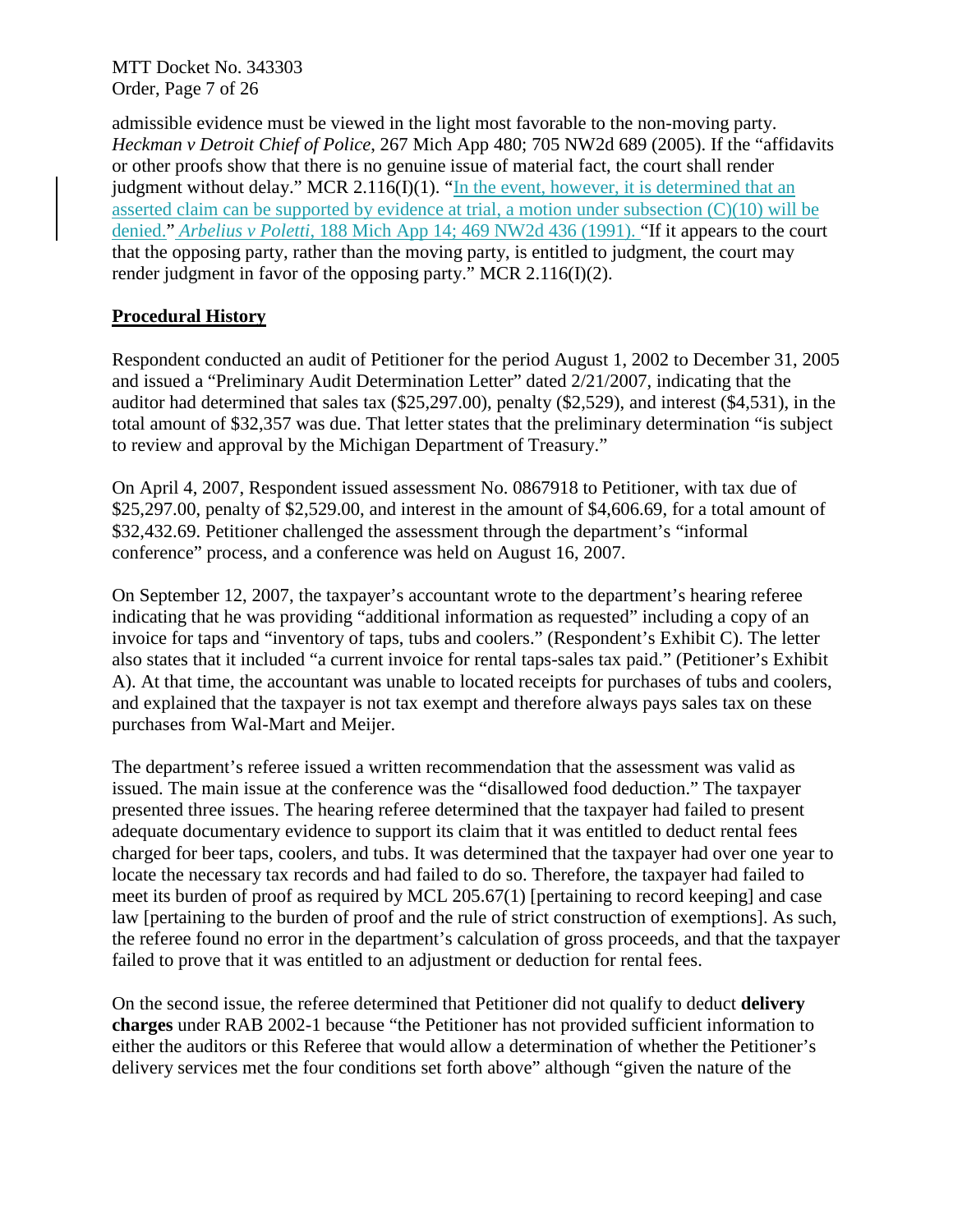MTT Docket No. 343303 Order, Page 8 of 26

business, it appears likely that the first condition would be met." Based on lack of information available at that time, the referee concluded that the assessment was proper.

On the third issue, the referee determined that it appeared that the department correctly applied a 45% mark up on grocery purchases, based on a "review of the file, including Mr. Storey's January 9, 2007, letter to Mr. Shoemaker… ."

On February 4, 2008, the department issued a final Decision and Order of Determination affirming the assessment. On March 31, 2008, Petitioner filed this appeal in the Tax Tribunal.

On June 9, 2009, the parties appeared before the Tribunal for a Prehearing Conference, at which time they each stated that they believed the case could be resolved after cross motions for summary disposition without the need for an evidentiary hearing.

On June 18, 2009, Respondent filed its motion for summary disposition under MCL  $2.116(C)(10)$  and a brief in support. On July 2, 2009, Petitioner filed an answer to the motion and a brief in support, stating that the documentary evidence and undisputed facts prove that it is entitled to judgment in its favor as a matter of law.

## **Brief Statement of Issues**

- I. Whether Petitioner can prove that it rented certain equipment to its customers, paid sales tax when it purchased the equipment, and that the assessment includes nontaxable rental fees.
- II. Whether Petitioner can prove that the assessment included sales tax on non-taxable delivery fees.

## **Summary of Facts**

During the periods at issue, Petitioner operated a party store under the name "Empty Keg Party Store," in Mount Pleasant, Michigan. Petitioner's Brief, p. 3. Petitioner sold food, beer, wine, and liquor. Petitioner sometimes delivered the products that it sold to customers and charged a fee for this service. At the informal conference, Petitioner stated that the delivery fee was \$15. Petitioner has presented documentary evidence with this motion that it charged a \$25 fee for "delivery and set up" during the audit sample period (September and October 2005). The taxpayer's van included a written advertisement indicating that delivery is available. Petitioner's Brief, p. 3. The taxpayer does not account for its delivery income as a separate line item on the tax return or financial statements.

Petitioner's cash register does not have a key for delivery charges. Petitioner claims that delivery charges were rung up as nontaxable "grocery" items. (If this is true, Petitioner's cash register operator would have rung up the delivery charges as grocery sales and the delivery charges would not appear on any cash register tape). Petitioner has provided no documentary proof that delivery charges were accounted for (rung up on the cash register) as groceries. However, Petitioner's Exhibit D consists of 21 pages of documents identified generally as "Invoice /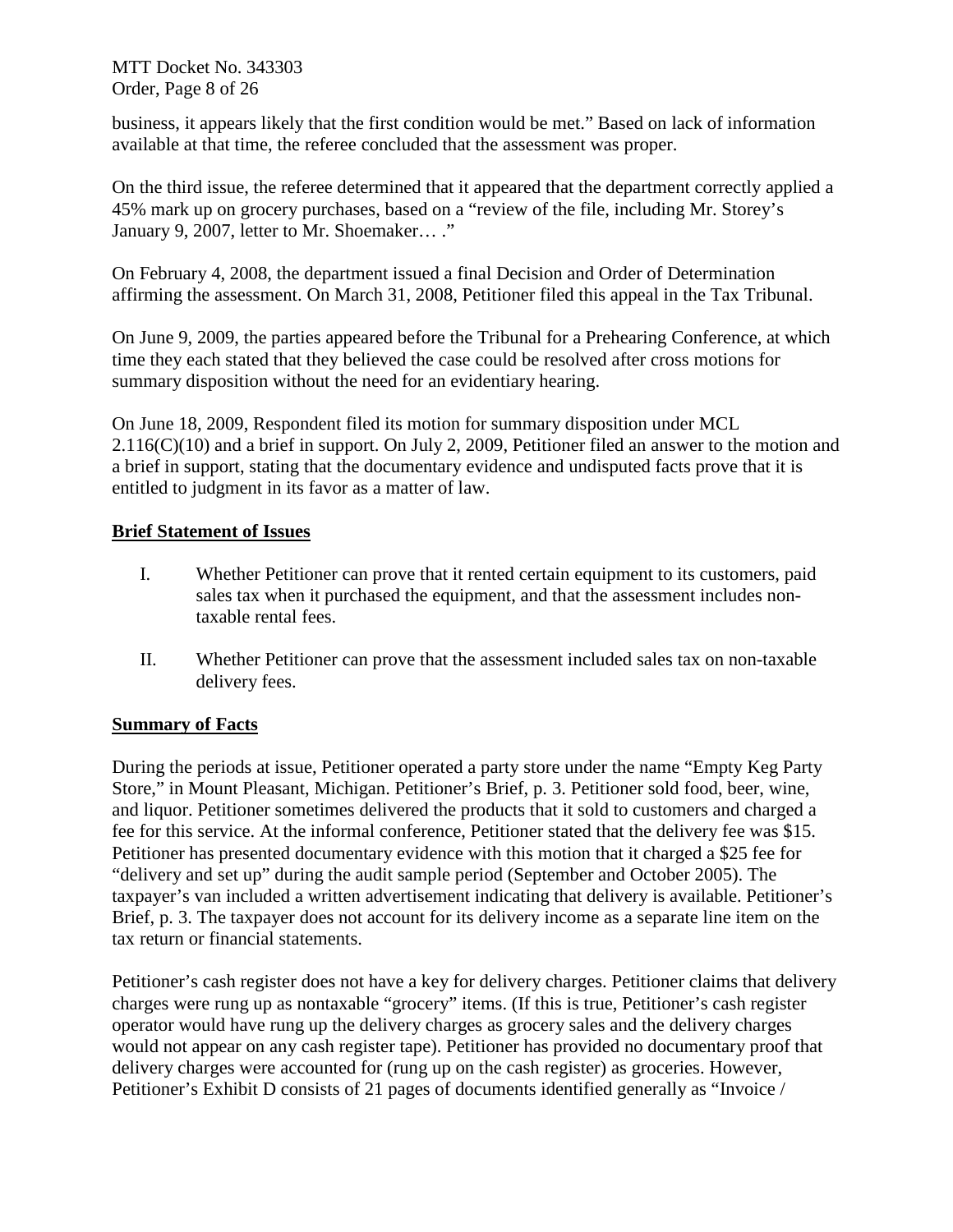MTT Docket No. 343303 Order, Page 9 of 26

Delivery Receipt" for the Empty Keg Party Store. Each invoice includes the following statement: "Beer, Liquor, Wine Kegs, Cigarettes, Wedding & Party Planning, Delivery Available." Several of the invoices show a delivery charge ("delivery and set up") in the amount of \$25.00.

Petitioner's Exhibit D includes a two-page invoice which indicates that the sale was "Delivered to: "Suite A, Ron," "Date ordered: 10-12-05," and "Ordered by: Ron." The first page of the invoice indicates the item description, quantity, and price. The total amount of the sale is \$239.87. The last item on page two is a charge in the amount of \$25 for "delivery and set up." A handwritten notation states, "Paid 10-14-05 Credit Card." Petitioner's Exhibit D includes several other invoices that include a charge of \$25.00 for delivery. The invoices include dates in October and early November 2005, although some are not dated.

Petitioner offers evidence of a blank "Tap Deposit Contract," as evidence of the manner in which Petitioner rents taps to customers. Petitioner's Exhibit F. The amount is stated to be a "deposit" of \$40.00 for "rental" of the tap. The Tap Deposit Contract customer agrees to return the tap in working condition and will receive a refund of \$30, which leaves a "rental" charge of \$10 retained by Petitioner. If the tap is not returned or is destroyed, the customer agrees to *purchase* the tap for \$40, in which case Petitioner retains the \$40 deposit. Petitioner does not claim that it "sold" any of the taps due to a customer's failure to return a tap. There is no documentary evidence, such as a completed (executed) Tap Deposit Contract, showing that Petitioner ever collected a rental fee for a tap.

The facts are less clear regarding how the rental of "coolers and tubs" were handled. There is no evidence of a "deposit contract" for coolers or tubs. There is no documentary evidence to show that coolers or tubs were rented to customers.

Respondent's Exhibit B is a fax sent by the department's auditor to Petitioner's accountant (which appears to have been sent February 9, 2007) requesting that Petitioner provide evidence of invoices in order to prove that Petitioner paid sales tax on purchases of taps, tubs, and coolers. (Petitioner was given additional time to produce such records after the informal conference in August 2007, and failed to provide invoices that would prove that it paid tax on purchases or rented taps, coolers or tubs to customers.) Based on Petitioner's claim that it only accounted for rental fees as "grocery sales" on its cash register, it appears that complete and accurate records of rental fees were not maintained as required by MCL 205.67. As such, Petitioner cannot avoid summary disposition on the rental fee issue, because it has failed to set forth specific facts, supported by documentary evidence, showing that a genuine issue of material fact exists. *Quinto v Cross & Peters Co*, 451 Mich 358, 362; 547 NW2d 314 (1996). Also, see MCR 2.116(G)(3) and (4).

The auditor cites RAB 1988-39, indicating that the taxpayer may pay sales tax at the time that it purchases the property, or may charge sales tax to the customer on the rental fees. Respondent's Exhibit B also indicates that the "delivery charges" are taxable based on RAB 2002-11.

On February 21, 2007, the department's auditor wrote to Petitioner's accountant that "you did not respond by deadline of 2/21/07" and that Petitioner had failed to provide invoices of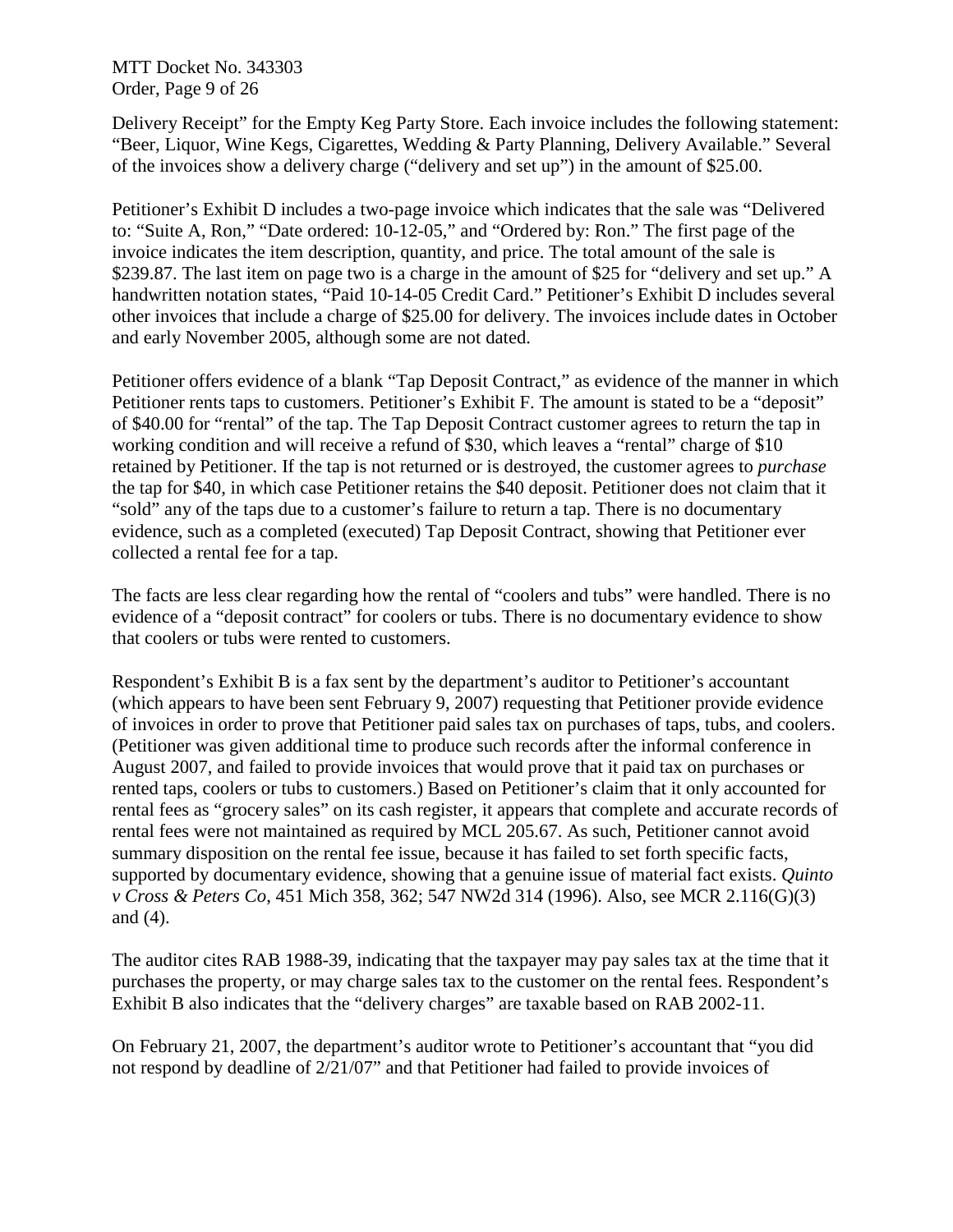MTT Docket No. 343303 Order, Page 10 of 26

purchases of taps, coolers, and tubs. (Respondent's Exhibit B). The auditor assumed that all of these fees are taxable and subtracted them from the "Other Deductions" in the work papers.

Petitioner's Exhibit A is an invoice dated September 6, 2007 (*outside the audit period*) for a "tap" that Petitioner purchased. The invoice appears to have been electronically generated and shows a sale of "Merchandise Taps" in the total amount of \$120.00. Below that description is a line with the words "sales tax" printed in the same type that appears on the rest of the invoice. However, the amount of the sales tax is hand printed in the amount of "\$7.20." In the box for "total charges" the number \$120 is printed, but is obliterated by a handwritten mark and above it is written "\$127.20."

Petitioner's Exhibit C is seven pages entitled "State of Michigan Department of Treasury Vendor Invoices by Code by Envelope Sept. and Oct. 2005" which includes the vendor name, date, amount, and description of purchases that Petitioner made from various vendors. In some cases the item was merely described as "taxable" without describing the type of property purchased. The purchases occurred during September and October 2005. The items purchased include liquor, beer, wine, cigarettes, ice, pop, juice, chips, snacks, food, prepared food, news, and magazines. The document appears to have been created by the department of treasury. The source of the information reported thereon is unknown, although presumably it was compiled from an examination of actual vendor invoices kept by Petitioner. Therefore, while it appears possible that Petitioner could produce the underlying purchase invoices for trial, this would not meet its ultimate burden to prove that it actually collected rental fees in a sum certain, and that it would be entitled to deduct rental fees in calculating its taxable gross proceeds.

Petitioner's Exhibit E, page 1, is a "Michigan Department of Treasury Audit Determination Letter – Sales Tax" dated June 27, 2006, for the audit period August 1, 2002 to December 31, 2005, with tax, penalty, and interest in the total amount of \$19,718. It is unsigned and undated. Petitioner's Exhibit E, page 2, is a "Michigan Department of Treasury Audit Determination Letter – Sales Tax" dated January 9, 2007, for the audit period August 1, 2002 to December 31, 2005, with tax, penalty, and interest in the total amount of \$19,429. It is signed by a department auditor and dated January 9, 2007.

Petitioner's Exhibit E, page 3, is a "Michigan Department of Treasury Audit Determination Letter – Sales Tax" dated February 21, 2007, for the audit period August 1, 2002 to December 31, 2005, with tax, penalty, and interest in the total amount of \$32,357. It is signed by the same department auditor and dated February 21, 2007.

Petitioner's Exhibit F, is a letter from Petitioner's accountant dated **January 5, 2007**, to the department's auditor, including the following subjects:

1) The auditor did not "address the grocery mark up adjustments." The audit report showed grocery cost for September and October 2005, which if extrapolated for the entire year amounts to \$43,586.16; and that the report allowed grocery costs of \$44,226, which is a mark up of 1.446%. The accountant indicates that a mark up of 45% on grocery items is typical for the industry.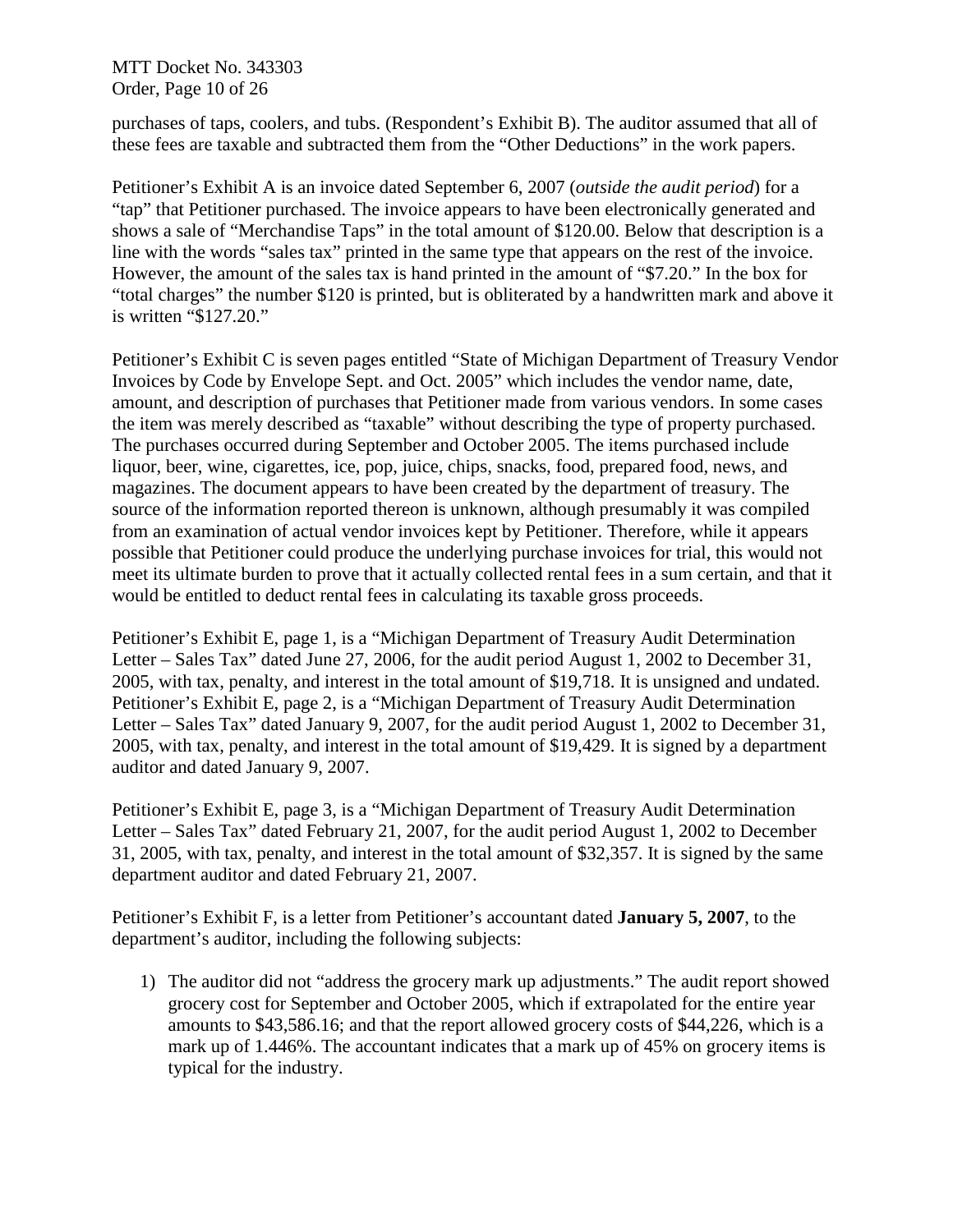## MTT Docket No. 343303 Order, Page 11 of 26

- 2) The accountant did not address the "tap deposit fee" because he did not think it was an audit issue. The company charges a \$30 deposit on taps and reports that item under "bottle deposit." During September and October 2005, the company purchased 114 kegs, which when applied to the year would amount to a total annual deposit on taps of \$20,520. Petitioner refers to its Exhibit C to support its claim that it purchased 114 kegs in September and October 2005, based on invoices from "Chippewa" and "Fabiano." The deposit on 114 kegs would be \$3,420 for September and October (114 x  $$30 = $3,420$ ), which extrapolated for the 2005 year equals \$20,520.
- 3) Delivery and rental fees are not in the deposit number, but are non-taxable items included in the grocery sales number. (Petitioner's Exhibit F indicates a total charge or deposit of \$40 for the tap, and that the rental fee is \$10 after refund of the \$30 initially deposited).
- 4) Attached to the letter is a "Tap Deposit Contract" (Petitioner's Exhibit F) which indicates that the customer agrees to "deposit the sum of \$40.00 for the rental of" a tap. The customer agrees to return the tap within 48 hours, and upon return, will receive \$30 as a refund of the deposit. (Petitioner retains \$10.) If the tap is not returned, or returned in non-working condition, the \$40.00 deposit is forfeited. The Tap Deposit Contract is a blank form. From the face of the document it cannot be determined that this contract was used during the years at issue.

Petitioner's Exhibit I is a letter dated **January 3, 2007**, from Petitioner's accountant to Respondent's auditor, including 10 pages of schedules, indicating that the "correct total audit adjustment for all four years is \$4,063" for 2002, 2003, 2004 and 2005, summarized as follows:

- 1) "Delivery and rentals are included in the grocery number." These deductions were based on charges for tub rental, delivery and non refundable tap fee. There were 114 kegs for the sample period and there were four CMU football games "at \$125.00 per game." The accountant also estimated "around 2 deliveries per day" involving a \$15 fee for each delivery. These numbers were "carried out for the year."
- 2) Grocery Mark up. Per the audit, the grocery mark up was \$7,307.00 for a total of \$43,842 for the year. The average grocery mark up was 45%. The correct 2005 grocery sales are \$104,889. The reported grocery amount of \$142,696 is an overstatement of 26.49%, which was applied to the other audit years for a corrected sales amount, resulting in a recalculated sales tax amount.

Based upon the above letter, it appears that Petitioner admits that it originally reported grocery sales of \$142,696, which was an overstatement.

Petitioner's Exhibit G is a letter from the department auditor to Petitioner's accountant, dated **January 9, 2007**, addressing four issues summarized as follows:

1) Food Deduction – The auditor agrees that "keg fees" are non-taxable, but should not be categorized under food, but should be with other items under "Other Deduction." The auditor indicated that the keg fees were disallowed as a food deduction and credited as an "Other deduction." Also, "Your food deduction was calculated as you wanted it" based on a mark-up of 45% on non-taxable items.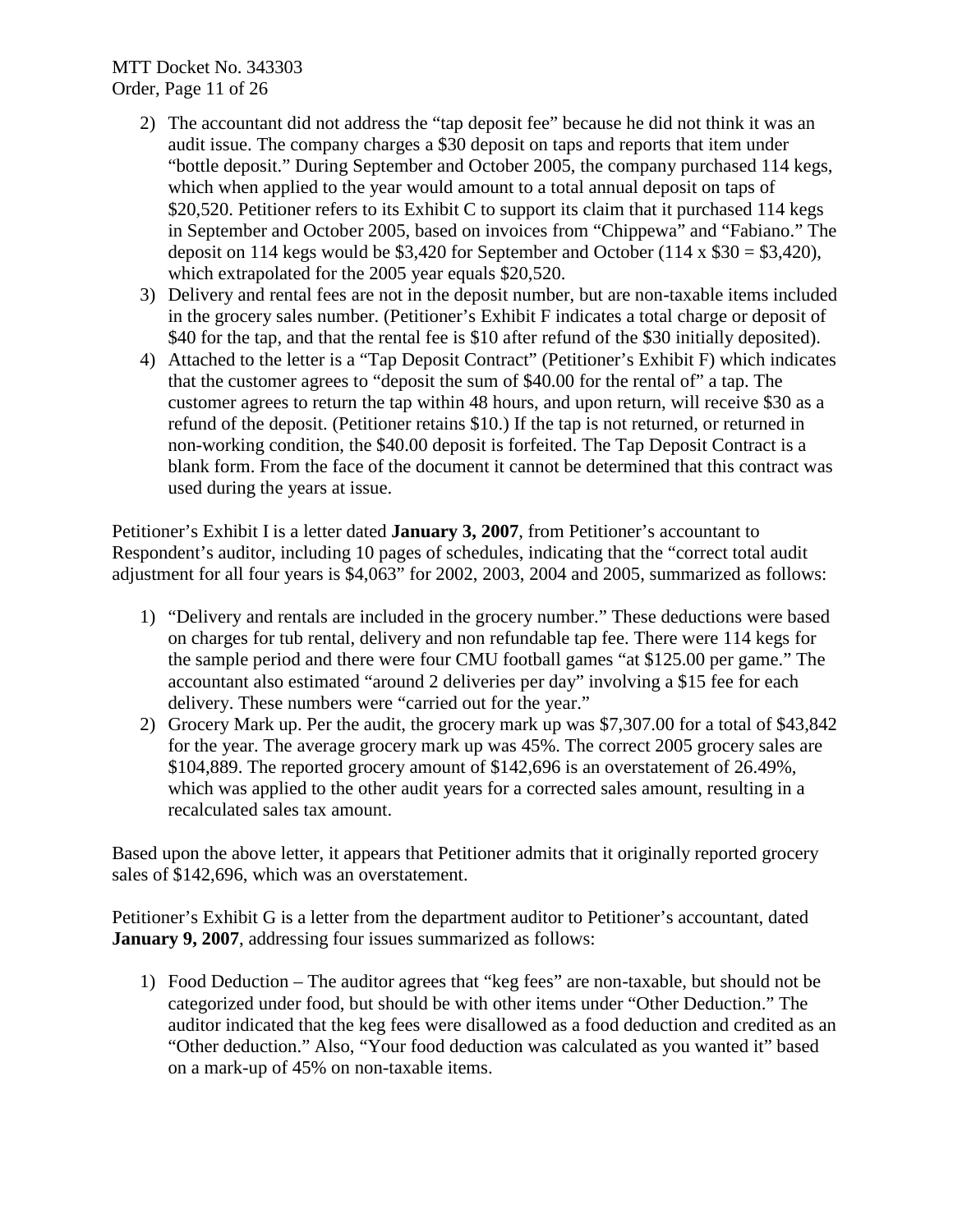- 2) Other Deduction The auditor addresses the treatment of bottle deposits, lottery sales, periodicals, commissions ("cigarettes paid category"), keg fees, and that "keg fees…assume delivery fees, tap rentals, and tub rentals on every keg sold. We both know this is not accurate." A deduction was allowed for bottle deposits (which would include deposits on taps). The auditor adjusted the deduction for keg fees related to CMU home football games during October and November, which cannot be extrapolated for the entire year.
- 3) Deduction Adjustments adjustments to various deductions on "Schedule C."
- 4) Net tax due \$19,429.
- 5) The letter states: "…I have addressed every concern that you have brought to my attention. Every adjustment you have requested has been made…the overall effect on the tax due was minimal."

Respondent's Exhibit B is a fax from the auditor to Petitioner, indicating that further adjustments were made after the letter dated January 9, 2007. It appears that during the audit, Respondent had accepted as fact that Petitioner had received certain amounts for rental fees and delivery fees, and initially allowed a deduction. The auditor appears to have decided to disallow a deduction for "delivery charges of \$15 per delivery" based on RAB 2002-11.

With regard to the rental fees, the auditor stated that no deduction would be allowed unless Petitioner could present documentary evidence that tax had been paid at the time of purchase. A subsequent letter dated February 21, 2007, from the auditor indicates that the rental fee deduction was disallowed because Petitioner had failed to document payment of taxes on the purchases. Respondent's Exhibit B. Petitioner alleges that invoices exist to show that tax was paid on property that it rented to others, and that Respondent reviewed these invoices. It would appear based on Exhibit B that the sole reason for disallowing the deduction for rental fees was lack of evidence that tax had been paid at the time of purchase. Petitioner has produced no documentary evidence whatsoever to prove that it actually collected rental fees from its customers, and therefore, summary disposition in favor of Respondent is appropriate on this issue.

Petitioner's Exhibit H is entitled "Keys on Cash Register" and states: 1) Liquor, 2) Wine, 3) Beer, 4) Grocery, 5) Taxable, 6) Cigarettes, 7) Pop, 8) Case Beer, 9) Magazines, 10) Deposit, 11) Daily Lottery 12) Pizza, 13) Instant Lottery, 14) Candy, 15) ATM, 16) Deposit Refund, 17) Lottery Paid, 18) Cigarette Carton, 19) Kegs.

#### *Respondent's Documentary Evidence*

- Exhibit A Intent to Assess
- Exhibit B Fax from Justin Storey, 2/9/07; Letter from Justin Storey, 2/21/07
- Exhibit C Letter from Petitioner's accountant to Respondent's hearing officer, 9/12/07
- Exhibit D Informal Conference Recommendation
- Exhibit E Decision and Order of Determination, 2/4/08
- Exhibit  $F$  Final Assessment
- Exhibit G General Sales and Use Tax Rules
- Exhibit H Fax from Petitioner's accountant to Respondent's auditor
- Exhibit I RAB 2002-11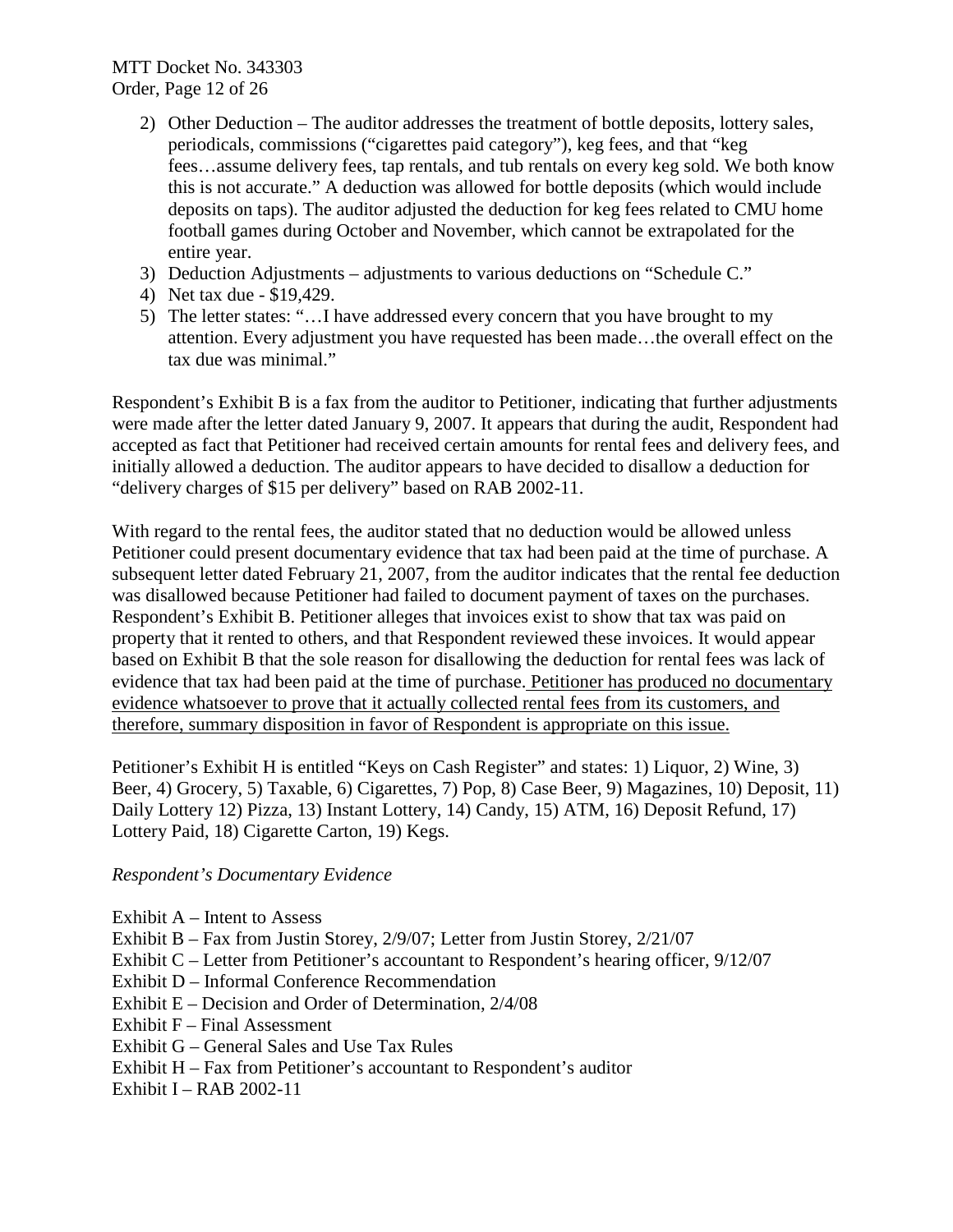MTT Docket No. 343303 Order, Page 13 of 26

Exhibit J – Webster's New Universal Unabridged Dictionary, 2d Ed, p 997

### **Summary of Petitioner's Argument**

The auditor determined that there was no evidence that Petitioner made any purchases that would be subject to use tax; and therefore, sales tax must have been paid on such purchases. Rental fees, deposits on kegs and equipment, and delivery charges were rung up on the grocery key, such that receipts for those items were included with grocery sales.

The documentary evidence shows that Petitioner's invoices included a separate delivery fee and that Petitioner was engaged in a profitable delivery service business.

The original audit determined a tax liability based on "food sales numbers," which Respondent later conceded were incorrect after which time, "the entire issue of the audit changed and the issue of the final audit became the delivery and rental fees." Petitioner's Exhibit I.

Petitioner's records indicate that it charged a delivery fee, which is sufficient evidence upon which the delivery charges can be determined. Petitioner's cash register does not have a key for rental charges, but the rental charges and delivery charges were rung under the grocery key. Deposits on kegs and equipment are rung up on the deposit key (not the grocery key).

Petitioner claims that the undisputed facts entitle it to judgment as a matter of law cancelling the assessment in its entirety. It appears that Petitioner's as-filed returns were accurate because the food deduction also included non-taxable amounts for rental and delivery charges. Presumably "deposits" were not included in gross proceeds and not taxed, as reported by Petitioner.

Petitioner claims that there is sufficient documentary evidence that it charged nontaxable delivery charges, despite the fact that delivery charges were "rung up" using the grocery key. Also, the rentals are documented and are not taxable. Although the taxpayer argues that it is entitled to judgment as a matter of law, it also states that it "should be allowed to use sampling to explain" its position and that it has been denied the opportunity to discuss the assessment with Respondent. This appeal seems to have been precipitated in part by Petitioner's claim that "there were three audit reports issued…." Petitioner's Brief, page 2. The first and second audit reports focused on the food deduction, which was later resolved by Respondent agreeing to use the 45% mark up on grocery purchases to calculate the amount of non-taxable food sales that should be allowed as a deduction from "gross sales<sup>[1](#page-12-0)</sup>." The food mark up issue was resolved by Respondent adopting Petitioner's 45% estimate.

<span id="page-12-0"></span><sup>&</sup>lt;sup>1</sup> The Annual Return for Sales, Use, and Withholding Tax, form 165, line 1, uses the term "Gross sales," which is not defined in the Sales Tax Act. It is apparent that the form calls for "Gross sales" to include all revenues, including items that are not included within the defined term "Gross proceeds" under MCL 205.51(1)(i). The form requires the taxpayer to subtract "allowable deductions" from "gross sales" to arrive at the "taxable balance." While this produces an accurate tax base, it implies that items that are not included in "gross proceeds," such as amounts received for services are a deduction from "gross proceeds." Most service charges are not included in "gross proceeds," and no "deduction" is called for, whereas the form includes service charges in "gross sales" and requires a deduction. While this may seem insignificant, it has implications regarding the burden of proof and rules of construction.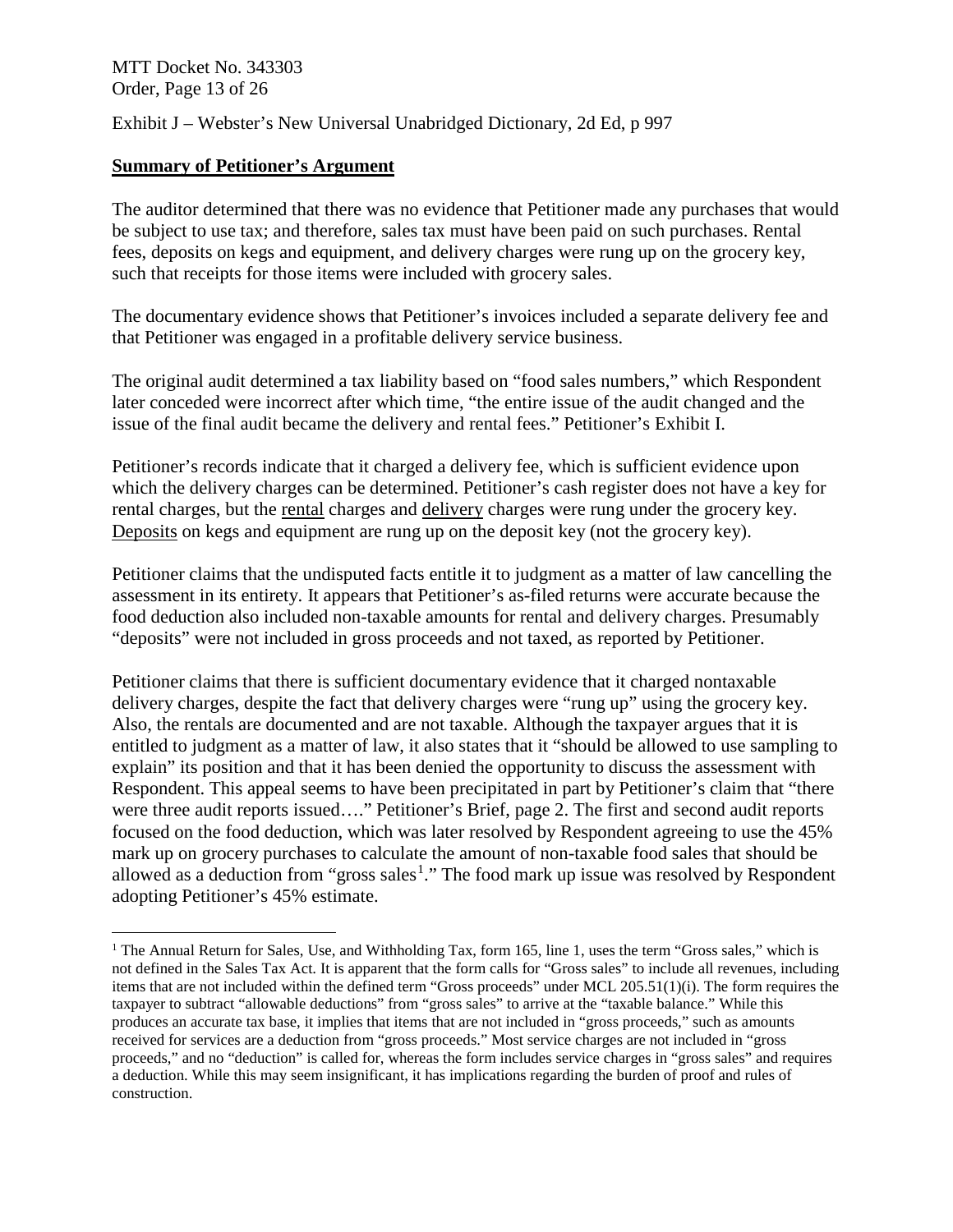MTT Docket No. 343303 Order, Page 14 of 26

### **Summary of Respondent's Argument**

Respondent argues that the issue of sales tax on rentals of equipment turns upon whether Petitioner has provided sufficient evidence that it paid sales tax at the time of purchase and whether it maintained adequate records to show how much of its sales were rentals. Respondent claims that the absence of such evidence requires judgment in its favor as a matter of law. Respondent's Brief in Support, page 1, 2. Petitioner's failure to produce records that sales tax was paid at the time it purchased the rental equipment is fatal to its claim that the rental receipts are not taxable.

Respondent claims that Petitioner does not meet the requirements for a "separate delivery service" under Revenue Administrative Bulletin 2002-11, and, that Petitioner has failed to produce adequate records to prove the dollar amount of its deliveries.

"Thus, Petitioner is arguing that because of rentals and delivery fees, it has a higher exemption from gross sales than Treasury allowed. Notably, this is not a case where Petitioner's books show that Petitioner's rental and delivery receipts are a certain amount and Treasury subjected those amounts to sales tax. Instead Petitioner is arguing based primarily on estimates that some of its gross proceeds are attributable to rentals and delivery fees." Respondent's Brief, page 5. (Respondent's Exhibit B is a February 21, 2007 letter, which states that the auditor subtracted the rental fees from the allowed "Other Deduction.")

Respondent cites MCL 205.94a, which was amended by 2004, Act 172, Eff. Sept. 1, 2004, for the proposition that rental receipts are exempt from sales tax only if the taxpayer paid sales tax on the rented property at the time of purchase. While section 94a was in effect for periods after September 1, 2004, that same principle has been recognized in Michigan law prior to the amendment. Respondent cites Revenue Administrative Bulletin ("RAB") 1988-39.

#### **Law and Analysis**

This case applies to audit periods covering August 1, 2002 to December 31, 2005. The legislature amended the sales tax act for periods on and after September 1, 2004. Therefore, assessments related to tax imposed from September 1, 2004 through December 31, 2005 are subject to the provisions of 2004 PA 173.

Respondent argues, "In general, petitioner's gross proceeds, less deductions if certain requirements are met, are subject to 6% sales tax." Respondent's Brief, p 2, citing MCL 205.52(1). For periods relevant to this case, the following provisions were in effect:

> (1) Except as provided in section 2a, there is levied upon and there shall be collected from all persons engaged in the business of making sales at retail, as defined in section 1, an annual tax for the privilege of engaging in that business equal to 6% of the gross proceeds of the business, plus penalty and interest if applicable as provided by law, less deductions allowed by this act.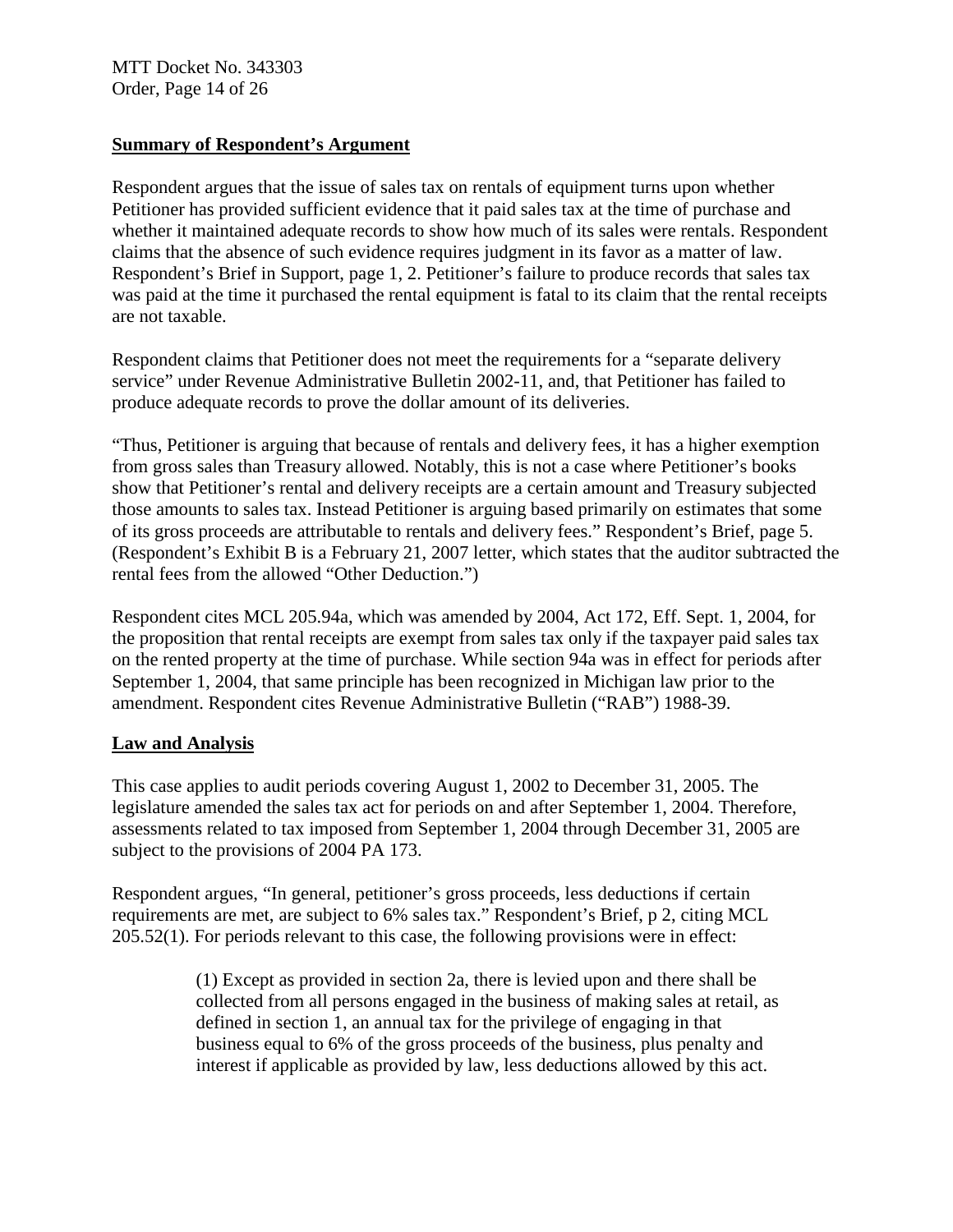(2) Any person engaged in the business of making sales at retail who is at the same time engaged in some other kind of business, occupation, or profession not taxable under this act, shall keep books to show separately the transactions used in determining the tax levied by this act. If the person fails to keep separate books, there shall be levied upon him or her the tax provided for in subsection (1) equal to 6% of the entire gross proceeds of both or all his or her businesses. The taxes levied by this section are a personal obligation of the taxpayer. MCL 205.52(1) and (2).

Public Act 173 of 2004 added language to MCL 205.51, but did not amend the above provisions, except that subsection (2) [pertaining to failure to keep separate records] was renumbered as subsection (3).

The following definitions were in effect for periods on and after September 1, 2004:

As used in this act:

\*\*\*

(b) "Sale at retail" or "retail sale" means a sale, *lease, or rental* of tangible personal property for any purpose other than for resale, sublease, or subrent.

(c) "Gross proceeds" means sales price.

(d) "Sales price" means the total amount of consideration, including cash, credit, property, and services, for which tangible personal property or services are sold, *leased, or rented*, valued in money, whether received in money or otherwise, and applies to the measure subject to sales tax. Sales price includes the following subparagraphs (i) through (vii) and excludes subparagraphs (viii) through  $(x)$ :

(i) Seller's cost of the property sold.

(ii) Cost of materials used, labor or service cost, interest, losses, costs of transportation to the seller, taxes imposed on the seller other than taxes imposed by this act, and any other expense of the seller.

(iii) Charges by the seller for any services necessary to complete the sale, other than the following:

(A) An amount received or billed by the taxpayer for remittance to the employee as a gratuity or tip, if the gratuity or tip is separately identified and itemized on the guest check or billed to the customer.

(B) Labor or service charges involved in maintenance and repair work on tangible personal property of others if separately itemized.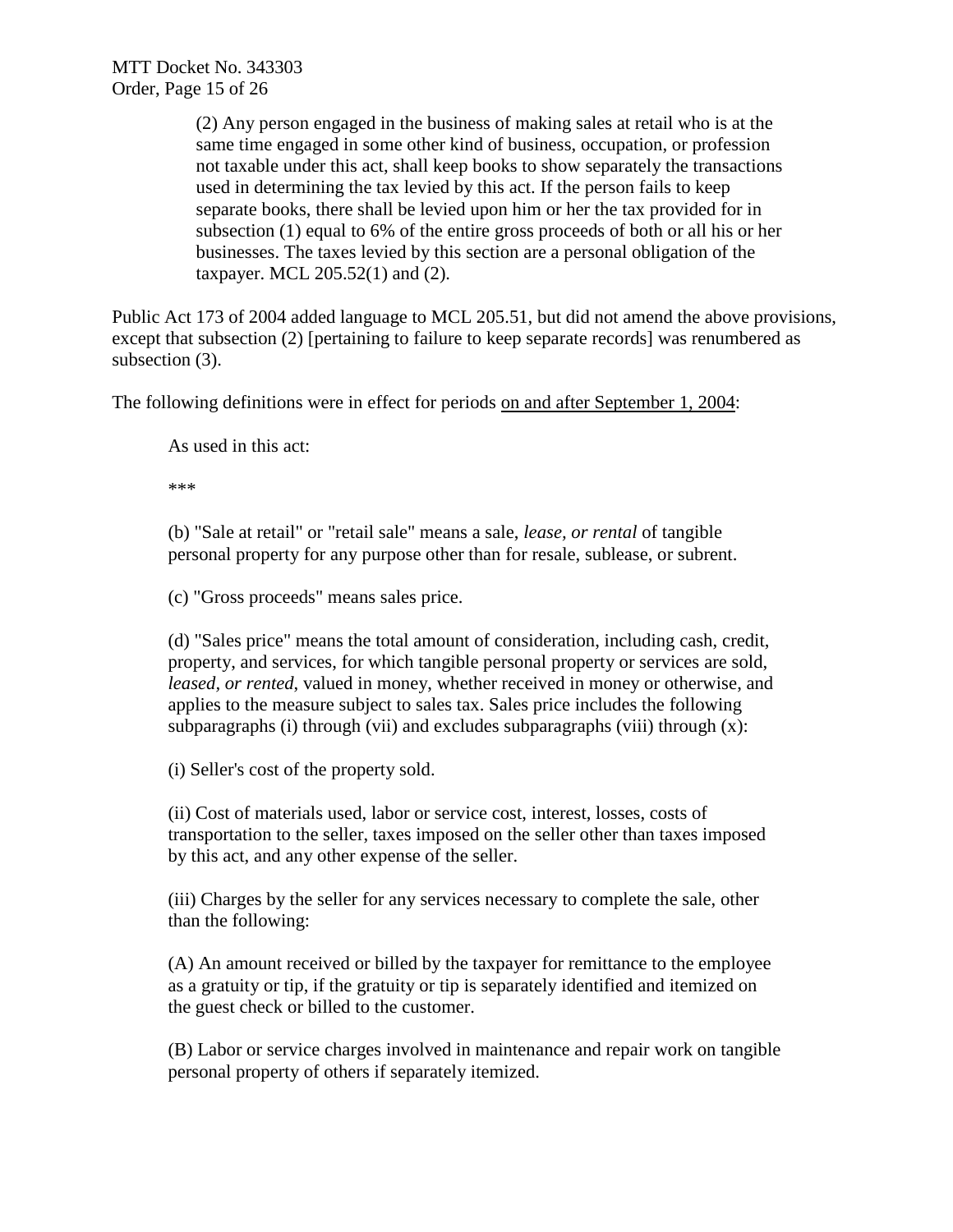**(iv)** *Delivery charges* **incurred or to be incurred before the completion of the transfer of ownership of tangible personal property subject to the tax levied under this act from the seller to the purchaser. A seller is not liable under this act for delivery charges allocated to the delivery of exempt property. MCL 205.51.** [Emphasis added.]

2004 PA 173 also added section 94a, which provides that rental receipts are included within the definition of "gross proceeds" but are exempt if the lessor paid sales tax on the property at the time of purchase. This has the effect of placing the burden of proof on the taxpayer to establish that the sales tax was indeed paid in order to claim the *exemption*.

The following definition was in effect for periods before September 1, 2004:

"(b) 'Sale at retail' means a transaction by which the ownership of tangible personal property is transferred for consideration, if the transfer is made in the ordinary course of the transferor's business and is made to the transferee for consumption or use, or for any purpose other than for resale, or for lease, if the rental receipts are taxable under the use tax act, 1937 PA 94, MCL 205.91 to 205.111, in the form of tangible personal property to a person licensed under this act, or for demonstration purposes or lending or leasing to a public or parochial school offering a course in automobile driving. However, a vehicle purchased by the school shall be certified for driver education and shall not be reassigned for personal use of the school's administrative personnel. For a dealer selling a new car or truck, the exemption for demonstration purposes shall be determined by the number of new cars and trucks sold during the current calendar year or the immediately preceding year without regard to specific make or style in accordance with the following schedule of 0 to 25, 2 units; 26 to 100, 7 units; 101 to 500, 20 units; 501 or more, 25 units; but not to exceed 25 cars and trucks in a calendar year for demonstration purposes. MCL 205.51(1)(b)

Petitioner is "engaged in the business of making sales at retail, by which ownership of tangible personal property is transferred for consideration." Therefore, Petitioner is subject to an "annual tax" upon the "gross proceeds of the business" at the rate of 6% of the annual gross proceeds. MCL 205.51.

All retail sellers are required to file an annual return (Treasury form 165), in addition to monthly or quarterly returns. The annual return requires the taxpayer to report total "gross sales" (line 1), rentals of tangible personal property (line 2), and deductions, including nontaxable food sales (line 5 f), and "other" deductions allowed by law (line 5 i) – "other deductions" must be specifically identified. The lines on the annual return correspond with the lines on the monthly worksheets (Treasury form 78, Monthly Sales and Use Tax Worksheet).

For periods on or after September 1, 2004, "Sale at retail" means "a sale, lease, *or rental* of tangible personal property for any purpose other than for resale, sublease, or subrent." MCL 205.51(1)(b) [Italics added]. Therefore, it is clear that the proceeds from the "sale, lease, or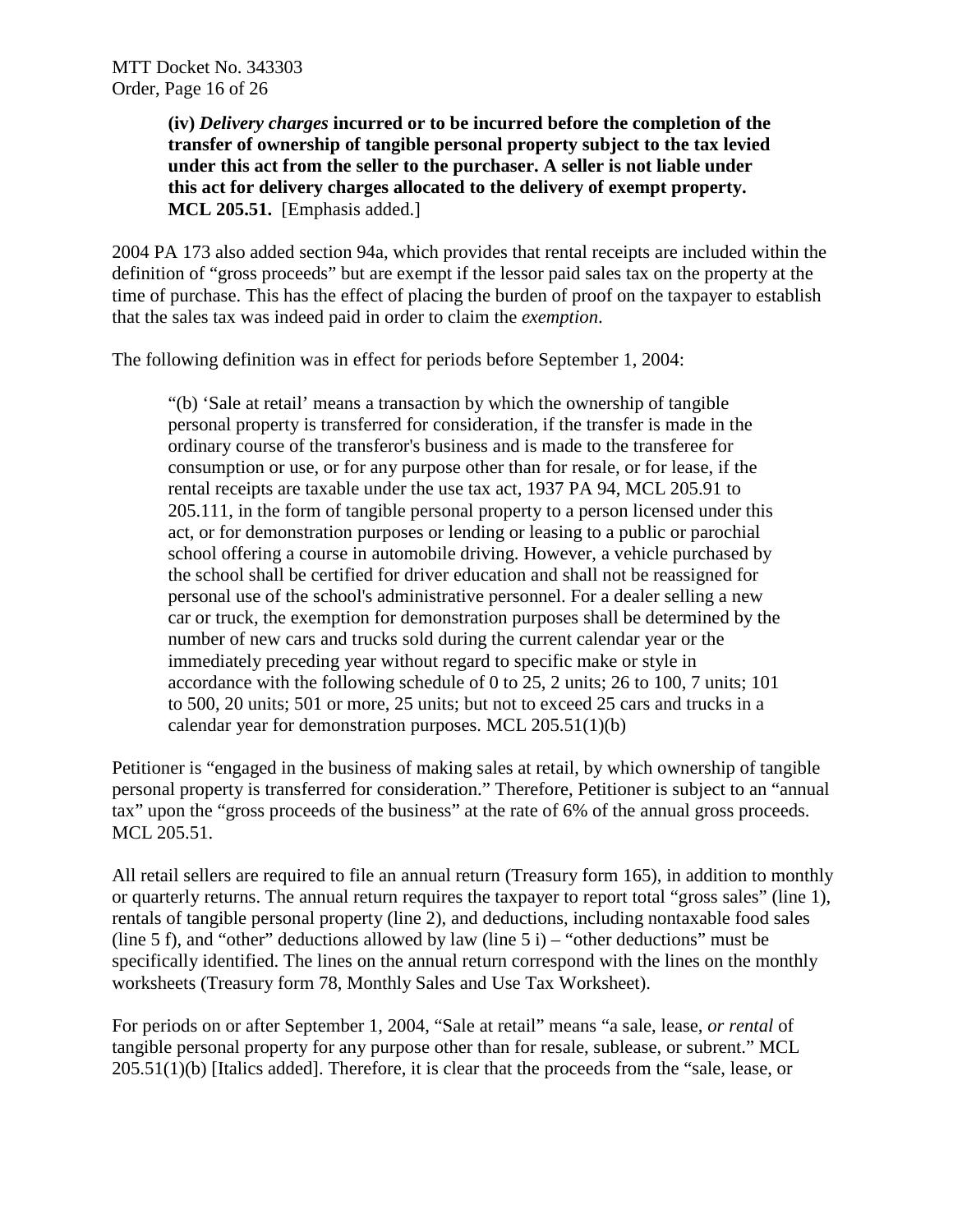MTT Docket No. 343303 Order, Page 17 of 26

rental" of tangible personal property are included in the tax base, and may only be deducted if certain conditions are met.

The definitions in effect for the years 2002 through September 1, 2004, are as follows:

(1) As used in this act:

"(a) 'Person' means an individual, firm, partnership, joint venture, association, social club, fraternal organization, municipal or private corporation whether organized for profit or not, company, estate, trust, receiver, trustee, syndicate, the United States, this state, county, or any other group or combination acting as a unit, and includes the plural as well as the singular number, unless the intention to give a more limited meaning is disclosed by the context.

"(b) 'Sale at retail' means a transaction by which the ownership of tangible personal property is transferred for consideration, if the transfer is made in the ordinary course of the transferor's business and is made to the transferee for consumption or use, or for any purpose other than for resale, or for lease, if the rental receipts are taxable under the use tax act, 1937 PA 94, MCL 205.91 to 205.111, in the form of tangible personal property to a person licensed under this act, or for demonstration purposes or lending or leasing to a public or parochial school offering a course in automobile driving....

"(i) 'Gross proceeds' means the amount received in money, credits, subsidies, property, or other money's worth in consideration of a sale at retail within this state, without a deduction for the cost of the property sold, the cost of material used, the cost of labor or service purchased, an amount paid for interest or a discount, a tax paid on cigarettes or tobacco products at the time of purchase, a tax paid on beer or liquor at the time of purchase or other expenses…. . MCL 205.51.

Petitioner cannot prevail on its claim regarding rentals, unless there is documentary proof that the tax was paid upon purchase. The taxpayer has a duty to prove every deduction. Assuming that the documents show that Petitioner paid tax on the purchase of a tap, it must prove that it collected rental fees in a sum certain in order to prove that it can deduct that amount from gross sales. If it did not pay tax on the purchase, then the rental fees are subject to tax.

If Petitioner did pay tax on the purchase, then it can only deduct the actual, documented rental fees that it collected. If there is such evidence, it must prove that the rental fees were actually included in gross proceeds.

RAB 1988-39 indicates that complete and accurate records must be kept documenting the leasing history of the tangible personal property. Records must be available to track the acquisition and leasing activity of each item of personal property. It is not sufficient to merely present evidence that tax was paid upon the purchase of a certain tap, it must be further demonstrated that the tap upon which tax was paid was rented to a customer in a non-taxable transaction.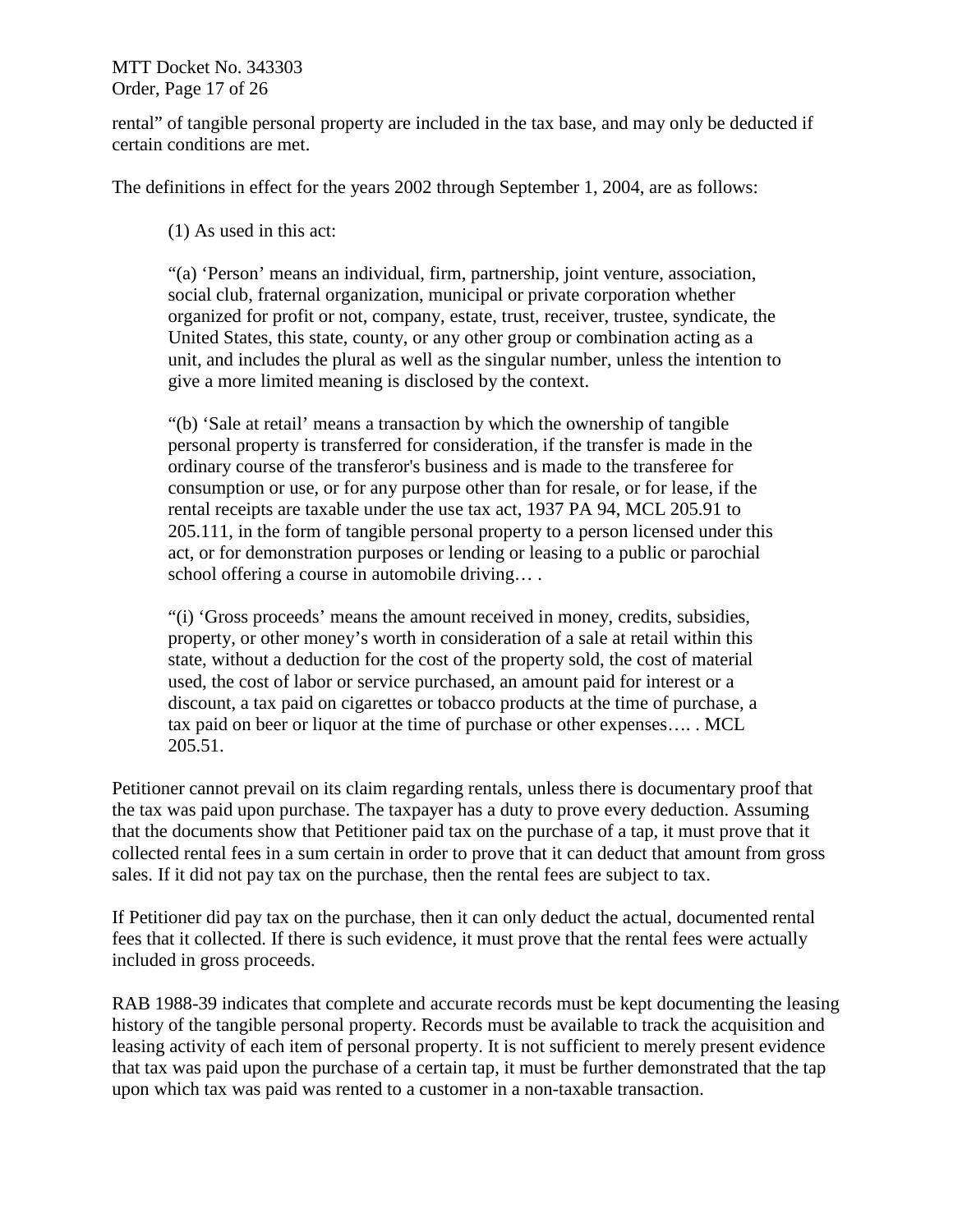Any person engaged in the business of making sales at retail who is at the same time engaged in some other kind of business, occupation, or profession not taxable under this act, shall keep books to show separately the transactions used in determining the tax levied by this act. If the person fails to keep separate books, there shall be levied upon him or her the tax provided for in subsection (1) equal to 6% of the entire gross proceeds of both or all his or her businesses. The taxes levied by this section are a personal obligation of the taxpayer. MCL 205.52(2).

Under the above section, Petitioner is a person engaged in both "sales at retail" and allegedly engaged in "some other kind" of business: leasing property. Under the definition of "sale at retail" in effect prior to September 1, 2004, "leasing" was not included as a "sale at retail" because the former definition applied only to a transaction in which the "ownership of tangible personal property is transferred for consideration." A transfer of ownership did not include leasing under former section 51(1)(b).

Nevertheless, the specific record keeping requirements for persons engaged in retail sales and "some other kind of business" applies for all periods at issue. Failure to do so means that Petitioner would be entitled to no deductions and subject to tax on 100% of its gross proceeds.

In addition to the record keeping requirements of MCL 205.52, the law requires the retail seller to keep accurate and complete "daily sales records, receipts, invoices, bills of lading, and all pertinent documents in a form the department requires." MCL 205.67(1). The act specifically requires that in order to claim any deduction, "a record shall be kept of the name and address of the person to whom the sale is made, the date of the sale, the article purchased, the type of exemption claimed, the amount of the sale…." MCL 205.67(1).

The law further provides that "if the taxpayer fails…to maintain or preserve proper records…or the department has reason to believe that any records maintained or returns filed are inaccurate or incomplete and that additional taxes are due, the department may assess the amount of the tax due from the taxpayer based on information that is available or that may become available to the department." MCL 205.67(1).

The law authorizes the department to calculate an assessment, which would include the right to disallow a claimed deduction where insufficient documentation exists to support the deduction. (The law does not allow a taxpayer to file a return based on "information that is available" but rather requires the return to be based on specifically documented transactions. There is no statutory support for Petitioner's claim that it may calculate a deduction for the entire audit period based on a conjectural estimate of the number of tap rentals that it made during the fall of 2005.)

In this case, the department disallowed the deduction for alleged rental fees for taps and other property, which led, in part, to the issuance of the assessment at issue. That assessment is "prima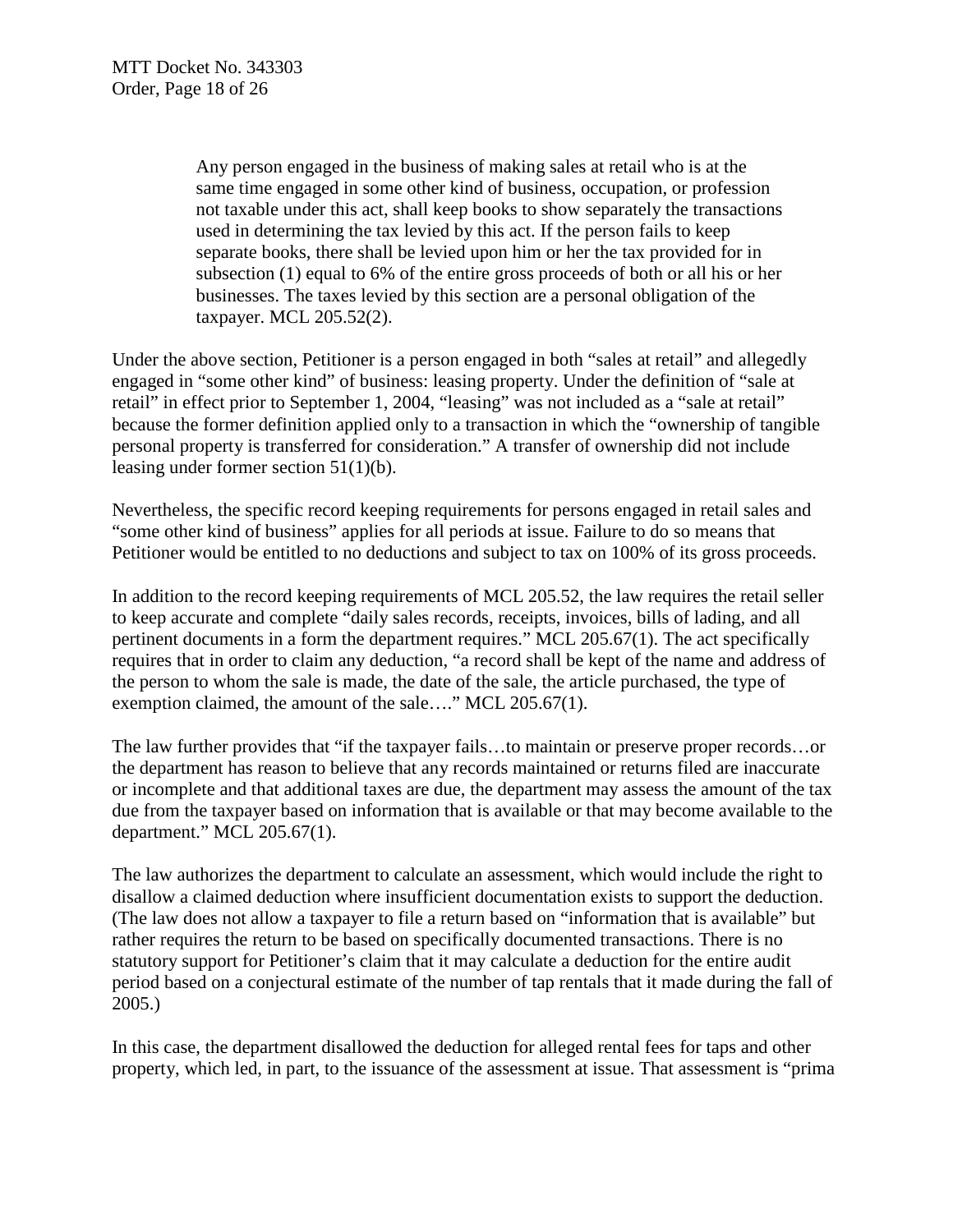#### MTT Docket No. 343303 Order, Page 19 of 26

facie correct for the purpose of this act and the burden of proof of refuting the assessment is upon the taxpayer." MCL 205.67(1) [this section was in effect for the tax years at issue].

Respondent argues that the only available documentary evidence to prove tax was paid on the purchase of taps is an "illegible invoice for purchase of taps." The copy included with Respondent's Exhibit C is partially illegible. However, attached to Petitioner's motion is Exhibit A, a copy of that same invoice dated September 6, 2007 (*outside the audit period*) for "merchandise taps" that Petitioner purchased. The invoice appears to have been electronically generated and shows a sale of "Merchandise Taps" in the total amount of \$120.00. Below that description is a line with the "sales tax" printed in the same type that appears on the rest of the invoice. However, the amount of the sales tax is hand printed in the amount of "\$7.20." In the box for "total charges" the number \$120 is printed, but was crossed out and above it is written "\$127.20." This is not the type of "complete and accurate" records that the law requires. This single invoice fails to prove that Petitioner paid tax on the purchase of taps during the audit period. The "amount" of the sales tax is handwritten whereas the rest of the document was typed or electronically generated (not handwritten). This raises doubts as to the reliability of the document. The fact that the invoice date is 9/06/07 – nearly two years after the close of the audit period – renders it of no relevance. The documentary evidence presented for this motion fails to meet Petitioner's burden to prove that it paid sales tax on the purchase of the taps. None of Petitioner's invoices included with Exhibit D include a charge for rental of taps or other property. Summary disposition is appropriate on the issue of whether Petitioner is entitled to a deduction from gross proceeds of amounts related to alleged rental of taps, coolers, or tubs.

The only direct evidence that Petitioner charged a rental fee on any property is a blank "Tap Deposit Contract." Petitioner's Exhibit F. The amount is stated to be a "deposit" of \$40.00 for rental of the tap. The Tap Deposit Contract customer agrees to return the tap in working condition and will receive a refund of \$30, which leaves a "rental" charge of \$10 retained by Petitioner. If the tap is not returned, the customer agrees to purchase the tap for \$40, in which case Petitioner retains the \$40 deposit (in such case none of the \$40 "deposit" would be a rental fee, but rather would be consideration for the purchase of the tap, according to the express terms of the contract). Petitioner has not presented any evidence of executed Tap Deposit Contracts.

The facts are less clear regarding how the rental of "coolers and tubs" were handled. There is no evidence of a "deposit contract" for coolers or tubs. Petitioner claims that it accounted for rentals and delivery charges "under the grocery key" on the cash register. Deposits on kegs and equipment were allegedly "rung up" under the deposit key, which allowed Petitioner to "review the cash register tapes to make sure the employees are ringing up the correct amount." Petitioner's Brief, page 3. It would appear that including rental fees and delivery fees under "grocery" would not allow for Petitioner, or a department auditor, to determine the amount of nontaxable delivery or rental fees, if any, were included in the "food deduction" when calculating the tax base. In any event, Petitioner has not met its statutory record keeping requirements (MCL 205.52; MCL 205.67) by this method.

Even assuming that sales tax was paid when Petitioner purchased the taps, coolers, and tubs, Petitioner has failed to come forward with documentary evidence to prove that property was actually rented to customers. Even if the items were rented to customers, Petitioner has failed to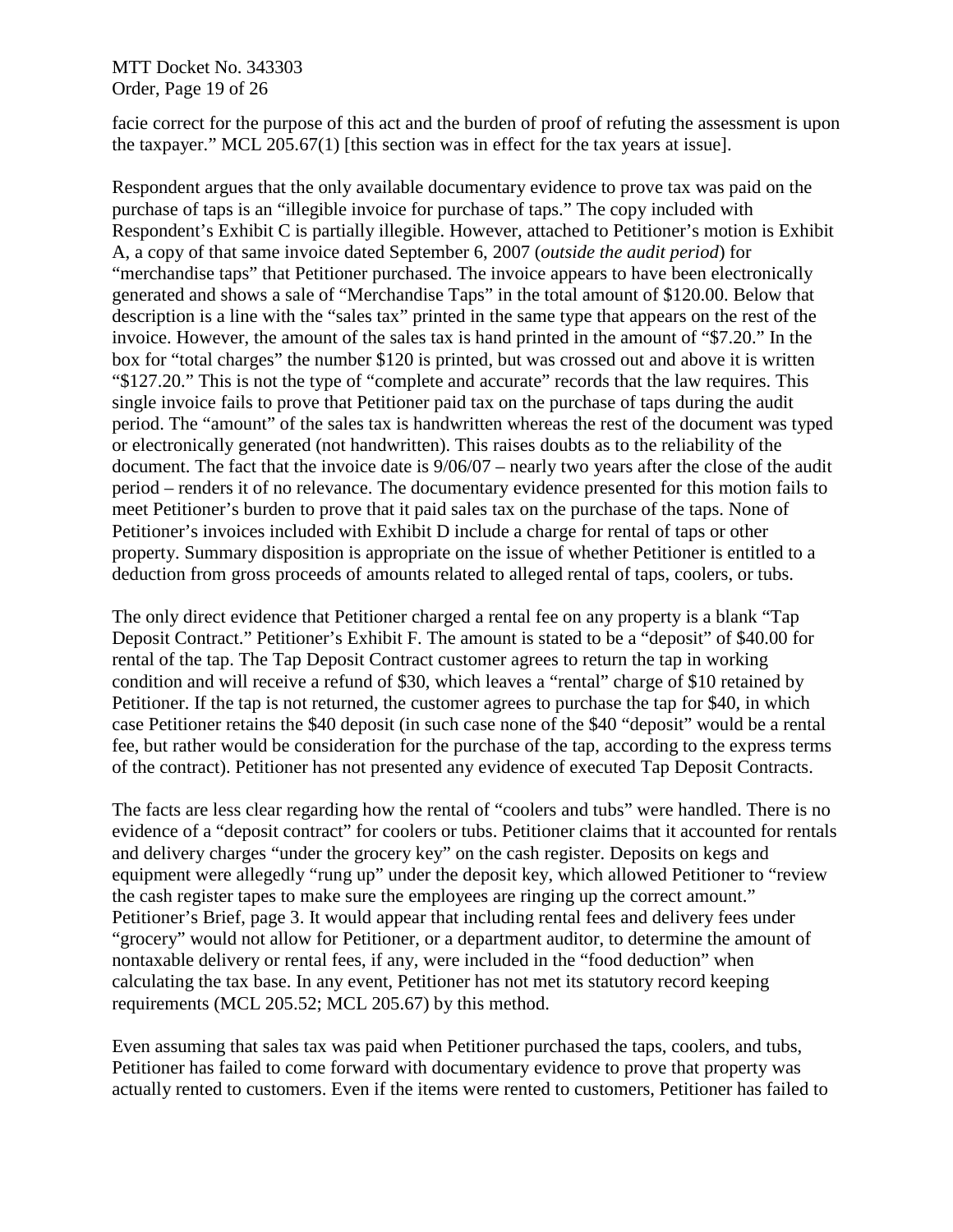MTT Docket No. 343303 Order, Page 20 of 26

establish a sum certain for each year at issue or each month at issue, so as to prove the amount to be deducted from gross proceeds. The entire gross proceeds of the business are subject to tax, unless Petitioner can show by statutorily required documentary proofs that it is entitled to allowable deductions. Petitioner has failed to establish a genuine issue of material fact regarding its claim for a deduction for amounts from rental of tangible personal property. This conclusion is also supported by the legal authority and argument in Respondent's Brief in Support.

# **Delivery Fees**

## *Periods On or After September 1, 2004.*

Under 2004 PA 173, for periods on or after September 1, 2004, the law was amended to provide that "Gross Proceeds" (or "sales price") subject to tax includes, "Delivery charges incurred or to be incurred before the completion of the transfer of ownership of tangible personal property from the seller to the purchaser." MCL  $205.51(1)(d)(iv)$ . This appears to be modeled after the language of Respondent's administrative rule 74, 1999 AC, R 205.124. This makes it clear that a "delivery fee" that meets the statutory criteria is part of the "sales price" paid for the tangible personal property, and hence included in "gross proceeds."

This statutory amendment substantively changes the law set forth in *Natural Aggregates*, *infra,*  which held that certain delivery fees were not included in gross proceeds, and were not subject to sales tax. The statute now expressly includes certain delivery charges in the tax base. Neither party has pointed to a specific statutory deduction or exemption for delivery charges.

However, for all periods relevant to this case, the act has provided as follows:

(3) Any person engaged in the business of making sales at retail who is at the same time engaged in some other kind of business, occupation, or profession not taxable under this act shall keep books to show separately the transactions used in determining the tax levied by this act. If the person fails to keep separate books, there shall be levied upon him or her the tax provided for in subsection (1) equal to 6% of the entire gross proceeds of both or all of his or her businesses. The taxes levied by this section are a personal obligation of the taxpayer. MCL 205.52(3) [formerly MCL 205.52(2)].

For periods after September 1, 2004, under MCL 205.51(d)(iv), delivery charges incurred in conjunction with the sale of tangible property are expressly defined by law to be part of the "sales price" of that property. As such, sales price with the delivery charges included "applies to the measure subject to sales tax." See, MCL 205.51(d). It follows that the "delivery charges" at issue in this case have been removed from the scope of the above section 52(3) where they were "incurred before the completion of the transfer of ownership." A delivery service performed in conjunction with a sale of tangible personal property is no longer "some other kind of business, occupation, or profession not taxable under this act." The delivery charges are expressly stated to be included in the tax base. An amount included in "sales price" is included in the "measure subject to sales tax." MCL 205.51(d). In the absence of a specific exemption or deduction, there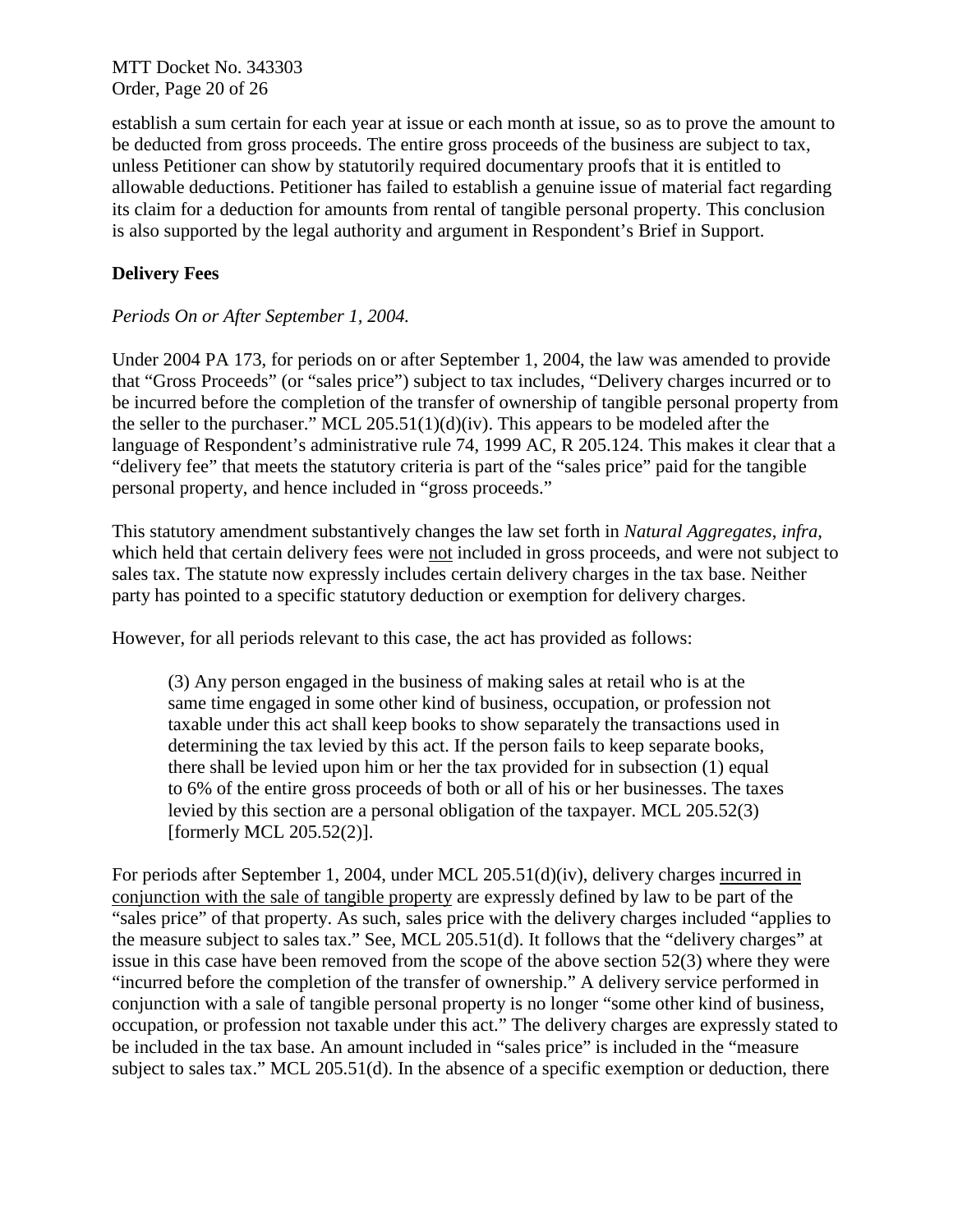MTT Docket No. 343303 Order, Page 21 of 26

is no statutory support for excluding or deducting a delivery fee from "sales price" or "gross proceeds" subject to tax.

The continued viability of MCL 205.52(3) does not change the above analysis. That provision merely states that a person engaged in sales at retail and also engaged in a non-taxable business (i.e., a service business) shall keep "books" to show separately the transactions used in determining the sales tax. As amended by 2004 PA 173, the "transactions used in determining the tax levied by this act" now include delivery charges incurred in relation to the sale of tangible personal property. Section 52(3) presumes the taxpayer is engaged taxable sales of tangible personal property and non-taxable services, in which case separate books must be kept to demonstrate the amounts properly included in gross proceeds.

In this case, Petitioner has provided copies of invoices for sales of tangible personal property, which indicate that a delivery charge was incurred at the time of the sale during the audit sample period. Whether the transfer of ownership of the property occurred at the cash register, at the time the invoice was created, or at the time the product was delivered, it is clear that the delivery charge was incurred before the transfer of ownership. This is not a case where a sale was closed, title transferred, and then a separate contract for a delivery service was negotiated and entered into. This is the type of retail transaction with accompanying delivery that is contemplated by MCL 205.51(1)(d)(iv). Therefore, Petitioner is not entitled to deduct any delivery charges incurred on or after September 1, 2004 through December 31, 2005. Respondent is entitled to summary disposition on the issue pertaining to delivery charges for those periods.

### *Periods Before September 1, 2004.*

The law in effect for periods before September 1, 2004 is discussed in a factually similar case, *Natural Aggregates, infra*., administrative rule (1979 AC, R 205.124), and the department's RAB 2002-11. The Tribunal is bound by the published decision in *Natural Aggregates, which applied the law in effect for the periods at issue in that case (October 1, 1974 through April 30, 1979).* That case is applicable to the periods before September 1, 2004, involved in this case*.* 

In *Natural Aggregates Corporation v Dep't of Treasury*, 133 Mich App 441; 350 NW2d 272 (1984), the taxpayer sold sand and gravel at retail and also delivered the sand and gravel to its customers in its own trucks. The taxpayer issued separate invoices and charged a separate fee for the delivery charges. The price of gravel was 30 cents per ton, and the delivery charge was \$1.55 per ton. There was no dispute regarding the amount of the delivery charges.

The issue was whether the delivery charges were subject to sales tax. The court did not treat the case as a "deduction" from the tax base, but rather the issue was whether the delivery charges were included in gross proceeds as part of a sale at retail. The court held that the delivery charges were consideration for a service and not for the transfer of ownership of tangible personal property, and therefore were not included in gross proceeds (and thereby not subject to tax). The case involved a question as to imposition of the tax rather than a deduction or exemption.

The question was one of statutory construction. *Id*., p 444. The court construed the language of MCL 205.52, which is now contained in MCL 205.52(3):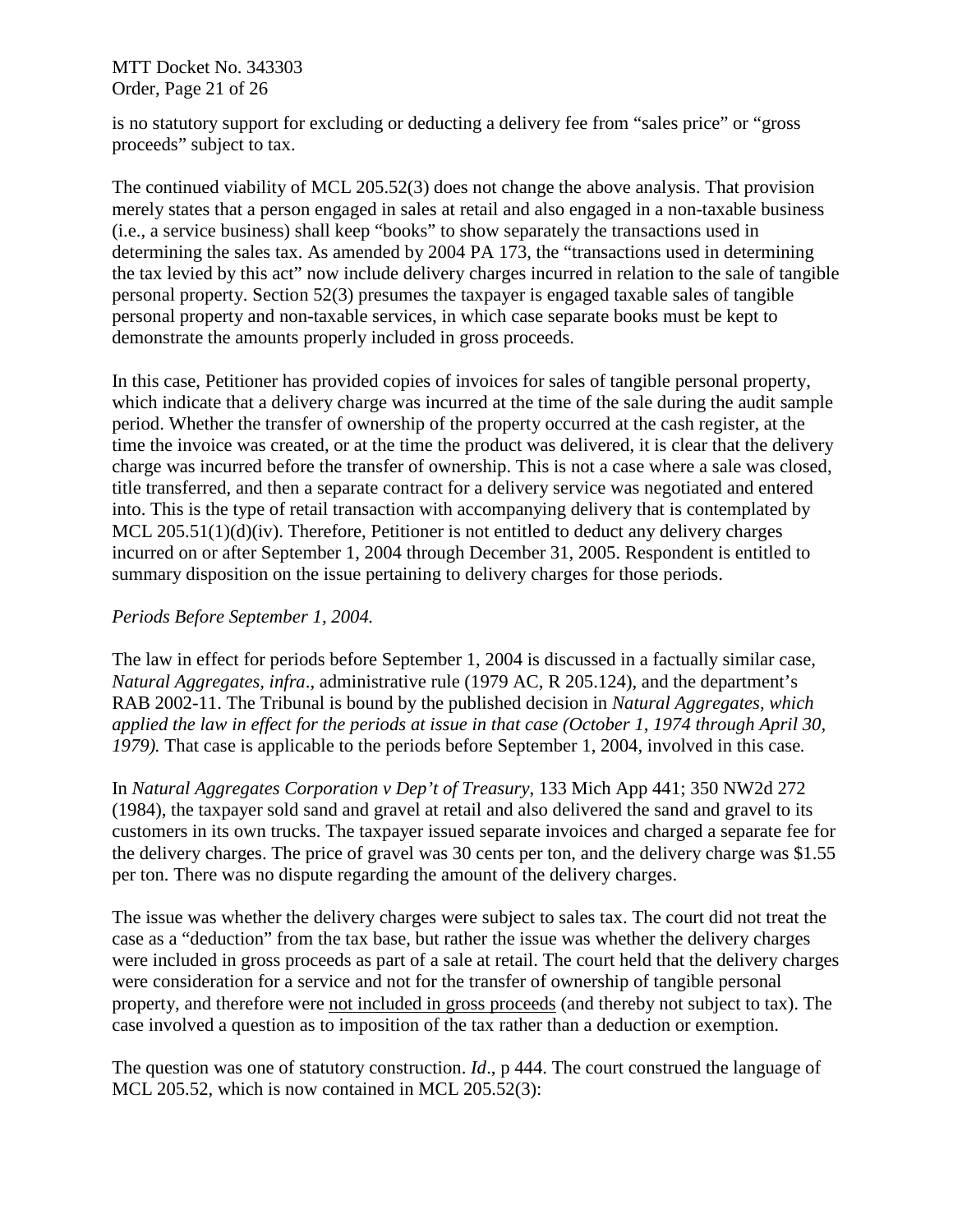(3) Any person engaged in the business of making sales at retail who is at the same time engaged in *some other kind of business, occupation, or profession not taxable under this act* shall keep books to show separately the transactions used in determining the tax levied by this act. If the person fails to keep separate books, there shall be levied upon him or her the tax provided for in subsection (1) equal to 6% of the entire gross proceeds of both or all of his or her businesses. The taxes levied by this section are a personal obligation of the taxpayer. MCL 205.52(3) [Italics added].

The court rejected the department's interpretation that the taxpayer must be engaged in a business "totally unrelated to the transfer of ownership of personal property" in order for proceeds from that business to fall outside the reach of the sales tax. The court cited the Supreme Court's ruling in *Sims v Firestone Tire & Rubber Co*, 397 Mich 469; 245 NW2d 13 (1976), which considered the same language now found in section 52(3). That case is factually distinguishable in that it did not involve delivery charges, but rather the taxpayer sold tires and charged a service fee for wheel rotation and balancing. The Supreme Court majority held that the amounts that Firestone collected from its customers and remitted to the state (4% of service charges) were actually a penalty under 52(3) that was imposed for failure to comply with the record keeping requirements of that section. The Court of Appeals cited *Sims* for the proposition that the services constituted "some other business" (a service) to which sales tax did not apply. The court reasoned that "some relationship between the service and the transfer of ownership will not *ipso facto* render the service taxable." *Id*., p 445.

It is undisputed that Petitioner sells tangible personal property. The documentary evidence presented with this motion indicates that Petitioner also held itself out to the public that it offered delivery services during the fall of 2005. Petitioner's Exhibit M is a photograph of a van with an advertisement on the side window, which states: "Empty Keg Party Store, Beer, Liquor, Wine, Kegs, Cigarettes, Delivery Available." [Emphasis added.] Petitioner's Exhibit K is a copy of an advertisement for the Empty Keg party store stating: "Let us help you plan your party! We can help you plan your beverage and bar needs!" and "We deliver and Set Up." Although there is no direct evidence regarding whether or how this advertisement was published, this at minimum creates an issue of fact. Respondent has not set forth any specific facts or documentary evidence to refute Petitioner's claim that it offered delivery services related to its sales. (Respondent's informal conference recommendation indicates that Petitioner made deliveries and that the customer had the option to pay for delivery or pick up the merchandise.)

Petitioner's Exhibit D consists of 20 pages of invoices with the heading "Empty Keg Party Store, Invoice/Delivery Receipt," which also indicate "Delivery Available." For example, Petitioner's Exhibit D includes a two-page invoice that indicates that the sale was "Delivered to: "Suite A, Ron," "Date ordered: 10-12-05", and "Ordered by: Ron." The first page of the invoice indicates the item description, quantity, and price. The total amount of the sale is \$239.87. The last item on page two is a charge in the amount of \$25 for "delivery and set up." A handwritten notation states, "Paid 10-14-05 Credit Card."

Exhibit D includes several other invoices that include a charge of \$25.00 for delivery and set up. The invoices show dates in October and early November 2005, although some are not dated.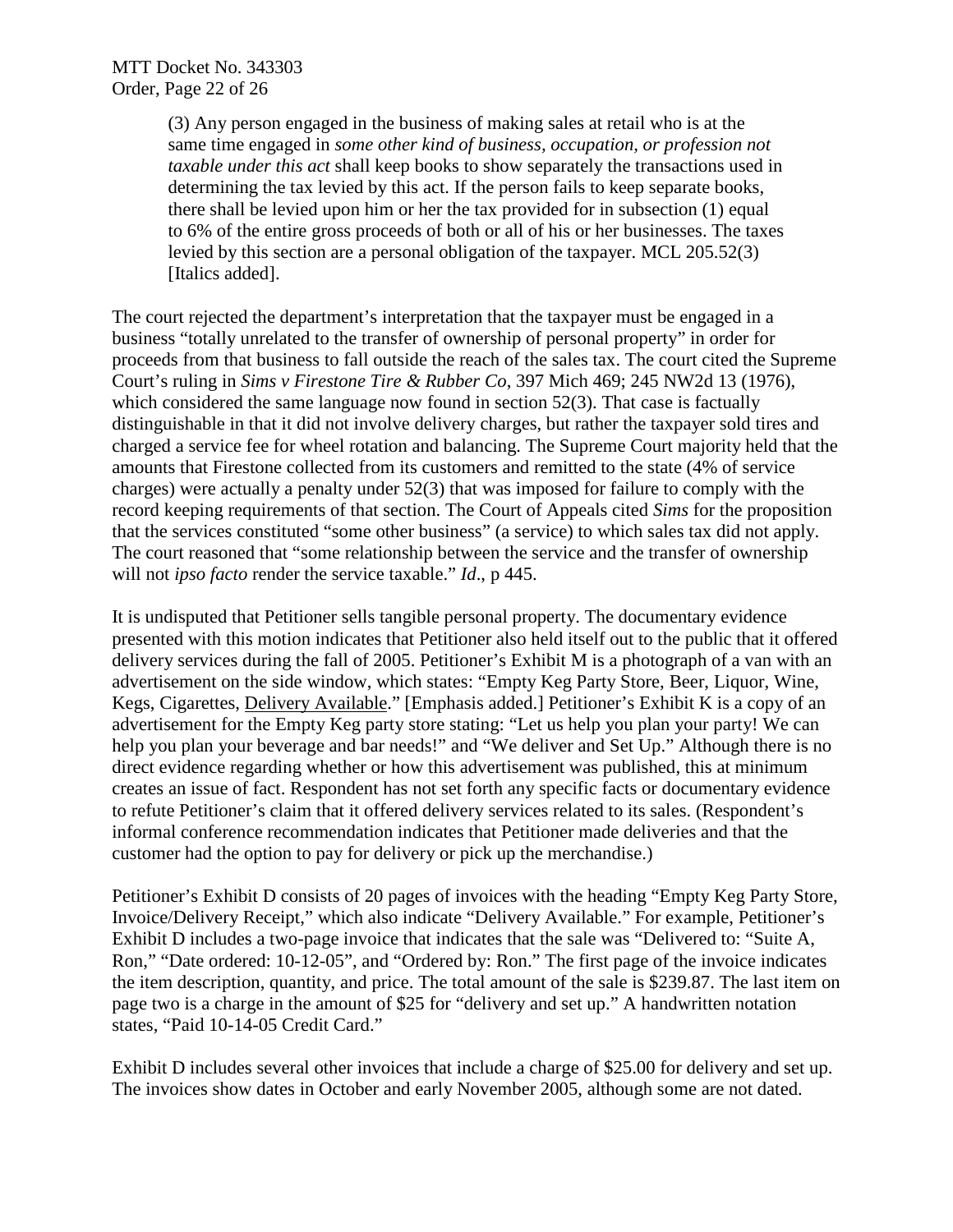MTT Docket No. 343303 Order, Page 23 of 26

It is apparent that the customer could either pick up the goods at Petitioner's business location, or may pay a \$25 fee for "delivery and set up." The decision in *Natural Aggregates* was driven by the fact that the customer opted for the delivery service, contracted separately for the service, and paid a separate price. *Id*., p 446. The cost of trucking charges was not a cost "figured in calculating the gross price of the product." The same is true in this case, where the customers may either pick up the goods themselves or may pay an additional fee for delivery and set up.

Respondent cites its administrative rule, which states that "no deduction is allowable on account of…delivery charges incurred or to be incurred on tangible personal property prior to completion of transfer of ownership of such property from the seller to the purchaser for use or consumption. It is immaterial whether such transportation charges are billed separately or whether they are paid by the seller or the purchaser." 1979 AC, R 205.124 ["Rule 74"].

Rule 74 was in effect during the tax years involved in *Natural Aggregates*, but it was not cited in that case. *Natural Aggregates* held that the delivery charges were not a "deduction" as the rule presumes, but rather that proceeds from services were not subject to a tax imposed on gross proceeds from sales of tangible personal property. The sales tax does not apply to services, and therefore, it is not a question of whether Petitioner can prove that it is entitled to deduct an amount from gross proceeds, but the amounts are never included in gross proceeds in the first instance.

RAB 2002-11 (approved March 28, 2002) is the department's interpretation of *Natural Aggregates* and its effect upon the taxation of delivery charges. The RAB also discusses an unpublished court of appeals opinion, *Margaret H James Ltd v Dep't of Treasury*, unpublished opinion per curiam of the Court of Appeals, issued June 26, 1992 (Docket No. 132896).

RAB 2002-11 is contrary to the published case of *Natural Aggregates.* There is no indication from that case that the taxpayer must engage in separate accounting as if the delivery service were a division of the company. There is no indication from *Natural Aggregate* or the statutes interpreted thereby, that the taxpayer has a burden to prove that its separate delivery service operates at a profit. The RAB mistakenly draws this requirement from *Margaret H James Ltd v Dep't of Treasury*, unpublished opinion per curiam of the Court of Appeals, issued June 26, 1992 (Docket No. 132896).

The department has devised a four factor test for determining whether a taxpayer engages in nontaxable delivery service, which factors are cited from the RAB at page 10 of Respondent's Brief. The documentary evidence tends to establish that factors one and two are met, because 1) the customer has the option to pick up the property or have it delivered, and 2) the delivery charge is separately negotiated and is not a cost in calculating the merchandise price. The second factor would be met if Petitioner's records show that the \$25 fee is separately stated as appears on several invoices. Petitioner's Exhibit D.

Factor 3 from RAB 2002-11 requires that the "taxpayer's books and records separately identify the transactions used to determine the tax on the sale at retail…." This factor finds support from MCL 205.52 and MCL 205.67 (in effect for the tax years at issue). The known facts at this time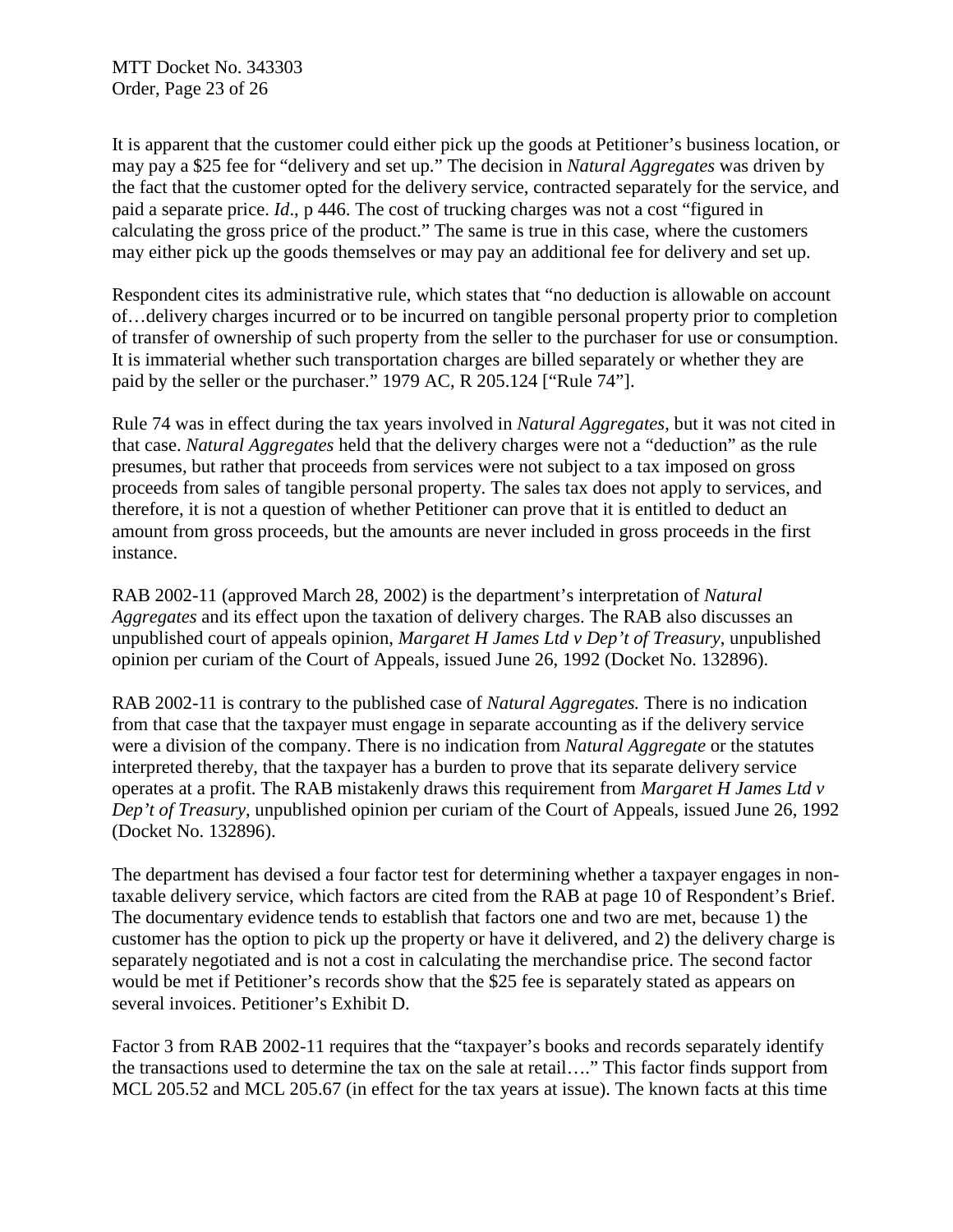MTT Docket No. 343303 Order, Page 24 of 26

indicate that Petitioner's cash register records included delivery charges under the "grocery key." This does not meet the requirement of MCL 205.52 that the taxpayer shall keep separate "books to show separately the transactions used in determining the tax levied by this act." Although apparently not presented during the audit, the taxpayer maintained some invoices of transactions where delivery charges are documented. Petitioner's Exhibit D.

In addition to the record keeping requirements of MCL 205.52, the law requires the retail seller to keep accurate and complete "daily sales records, receipts, invoices, bills of lading, and all pertinent documents in a form the department requires."

The act requires that in order to claim any *deduction*, "a record shall be kept of the name and address of the person to whom the sale is made, the date of the sale, the article purchased, the type of exemption claimed, the amount of the sale…." MCL 205.67(1). Although Petitioner had a duty to keep proper records, the delivery charges incurred prior to September 1, 2004, did not involve a claimed *deduction*. See, *Natural Aggregates, supra.* As stated above, there remains an issue of fact as to whether Petitioner can produce records similar to those included with its Exhibit D sufficient to establish a sum certain for delivery fees for the entire audit period.

As to the fourth factor in RAB 2002-11, Respondent has failed to provide legal support for the requirement that "delivery service records show a net profit (thus the delivery service has evidence of a separate competitive, commercial endeavor)." This interpretation finds no support in the published case *Natural Aggregates* or in the statutes. The RAB contains scant discussion of *Margaret H James Ltd v Dep't of Treasury*, unpublished opinion per curiam of the Court of Appeals, issued June 26, 1992 (Docket No. 132896). Respondent does not cite or discuss that case in its brief. According to the RAB 2002-11, that case also held that the delivery charges must be at a market rate. In this case, the delivery charge is at market rate because the customer can choose to pay it or not pay it. If it was not at a reasonable market rate, the customer would not opt for delivery. There is no indication that the price of the goods or the delivery charges are not at market rate.

In *Margaret H James Ltd,* the Court of Appeals affirmed the decision of the Court of Claims to refund taxes paid on delivery charges. In that case, the taxpayer sold and delivered furniture to its customers. Treasury assessed sales tax for failure to include delivery charges in the tax base. The Court of Appeals held that the delivery charges were not part of gross proceeds of a sale at retail. The parties had stipulated that, "delivery is not required, that it is separately invoiced and paid for, that delivery charges are competitive, and *that the delivery service produces a net profit*." The court held that "it is clear that 'delivery is a separate conceptual and temporal transaction' from the sale of retail furniture," citing *Natural Aggregates*. The court did not impose a bright line rule to be applied in all cases that the delivery service must produce a net profit. The court cited the stipulated facts, and ruled that the delivery charges were not taxable. The delivery of furniture was a "different kind of business" the revenues of which are not part of "gross proceeds" of "sales at retail" and was therefore not subject to the sales tax. There is no meaningful distinction between the delivery of sand and gravel in *Natural Aggregates*, the delivery of furniture in *Margaret H James Ltd,* and the delivery of Petitioner's products.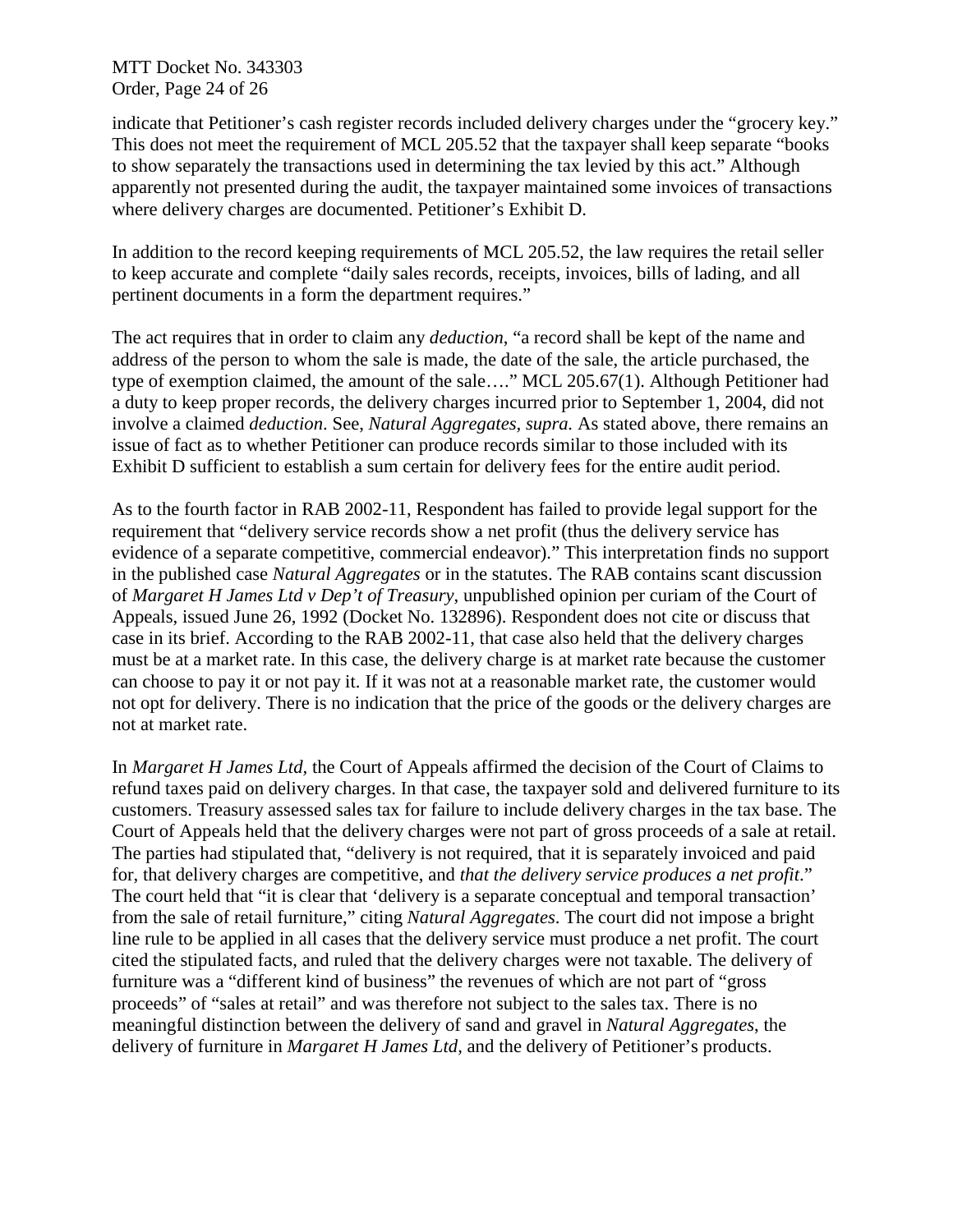MTT Docket No. 343303 Order, Page 25 of 26

In *Viviano Flower Shop, Inc v Department of Treasury*, MTT Docket No. 252577, the Tribunal rejected the department's position that a non-taxable delivery service must be proven to operate at a profit. In that case, the Tribunal found that "Petitioner kept books and records to identify the transactions used in determining the tax owed on sales at retail." The Tribunal did not expressly rule on what type of "books and records" would satisfy the statutory requirement under MCL 205.52. In our present case, there is an issue of law and fact as to whether any evidence that Petitioner may produce in response to this Order is sufficient to meet the statutory requirement to keep "books" to separately record sales of tangible personal property and delivery charges.

Petitioner has presented documentary evidence tending to prove that it collected specific delivery charges during the audit sample period, which indicates that it maintained records of specific transactions involving delivery charges. It is fair to allow Petitioner the opportunity to present documentary evidence of delivery charges that it may have collected prior to September 1, 2004.

## **Proposed Judgment**

IT IS ORDERED that Petitioner's Motion for Summary Disposition is DENIED on the issue of rental fees.

IT IS FURTHER ORDERED that Respondent's Motion for Summary Disposition is GRANTED with regard to Petitioner's claims pertaining to rental fees.

IT IS FURTHER ORDERED that Petitioner's Motion for Summary Disposition is partially GRANTED to the extent that it shall be allowed to produce evidence that it engaged in a delivery service for which it received fees that are not subject to sales tax, *subject to the conditions set forth herein*.

IT IS FURTHER ORDERED that Respondent's Motion for Summary Disposition is DENIED with regard to Petitioner's claim pertaining to delivery charges for periods prior to September 1, 2004, *subject to the conditions stated herein.*

IT IS FURTHER ORDERED that Respondent's Motion for Summary Disposition is GRANTED with regard to delivery fees incurred after September 1, 2004.

IT IS FURTHER ORDERED that within 21 days from the date of this Order, Petitioner shall exchange with Petitioner and file with the Tax Tribunal complete, accurate, books and records that would be admissible at a hearing as necessary to establish that the assessment imposes tax on delivery fees in a sum certain for delivery services performed from August 1, 2002, through August 31, 2004. Failure to produce such evidence shall subject Petitioner's case to dismissal upon a proper motion for summary disposition filed by Respondent pursuant to this Order.

IT IS FURTHER ORDERED, that Respondent may file a new motion for summary disposition within 35 days of entry of this Order.